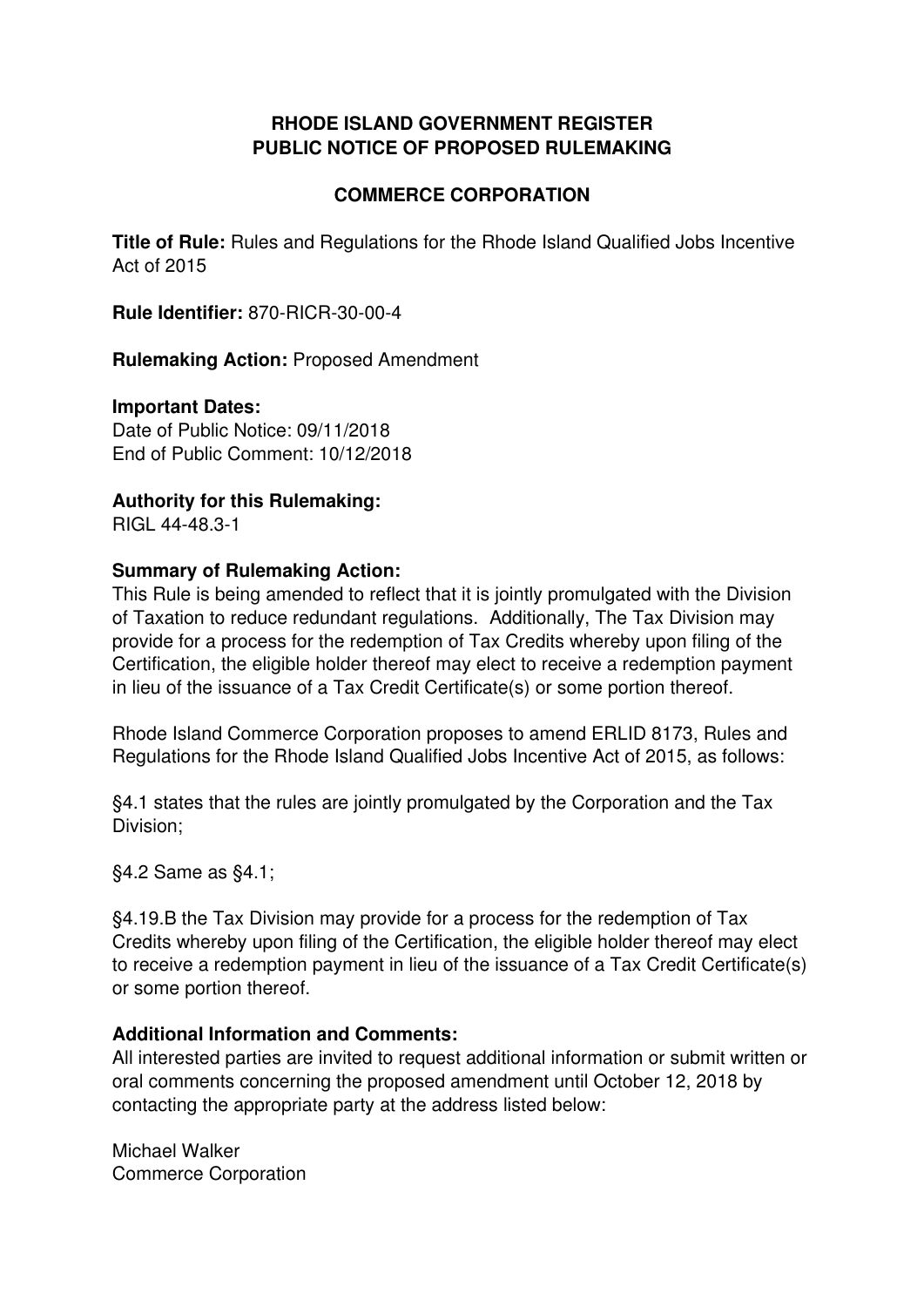RI Commerce Corporation 315 Iron Horse Way, Suite 101 Providence, RI 02908 mike.walker@commerceri.com

In accordance with R.I. Gen. Laws § 42-35-2.8, an oral hearing will be granted if requested by twenty-five (25) persons, by an agency or by an association having at least twenty-five (25) members. A request for an oral hearing must be made within thirty (30) days of this notice.

#### **Regulatory Analysis Summary and Supporting Documentation:**

A need exists to promote the creation of new jobs, attract new business and industry, and stimulate growth in businesses that are prepared to make meaningful investment and foster job creation in Rhode Island.

No additional analysis was undertaken by this amendment.

For full regulatory analysis or supporting documentation see agency contact person above.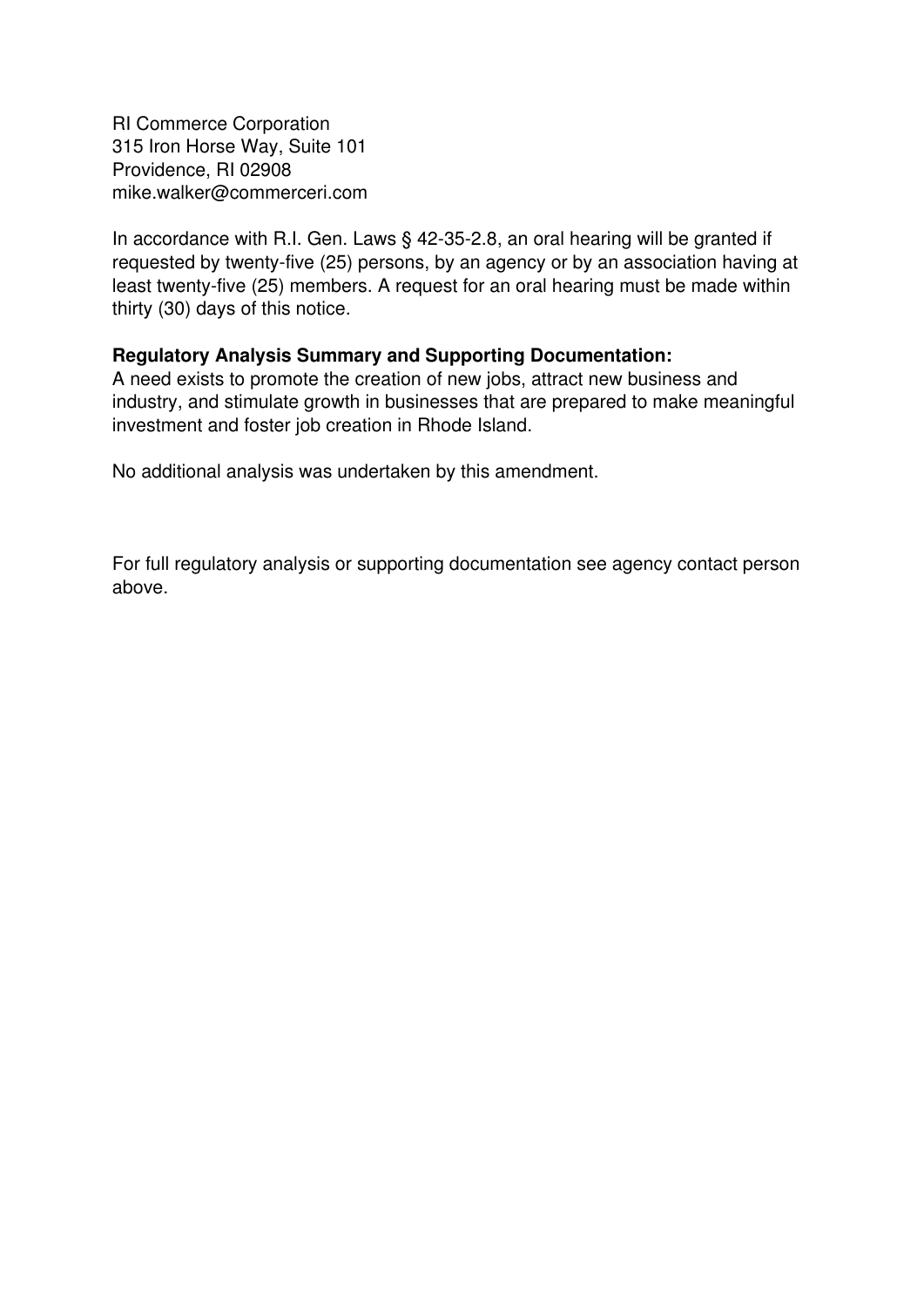#### **870-RICR-30-00-4**

## **TITLE 870 – RHODE ISLAND COMMERCE CORPORATION**

#### **CHAPTER 30 – TAX CREDITS AND EXEMPTIONS**

#### **SUBCHAPTER 00 – N/A**

PART 4 – Rules and Regulations for the Rhode Island Qualified Jobs Incentive Act of 2015

### **4.1 Purpose**

These rules and regulations (the "Rules") are jointly promulgated to set forth the principles, policies and practices of the Rhode Island Commerce Corporation and the Rhode Island Division of Taxation in implementing and administering R.I. Gen. Laws Chapter 44-48.3, the Rhode Island Qualified Jobs Incentive Act of 2015 (the "Act").

### **4.2 Authority**

These Rules are jointly promulgated by the Rhode Island Commerce Corporation and the Rhode Island Division of Taxation pursuant to R.I. Gen. Laws Chapter 44-48.3. These Rules have been prepared in accordance with the requirements of the Rhode Island Administrative Procedures Act, R.I. Gen. Laws Chapter 42- 35.

#### **4.3 Scope**

These Rules shall apply to any application for an incentive under the Act. Notwithstanding anything contained in these Rules to the contrary, the Rhode Island Commerce Corporation and the Rhode Island Division of Taxation shall, respectively, have and may exercise all general power set forth in the Act that are necessary or convenient to effect its purposes, and these Rules shall be liberally construed so as to permit the Rhode Island Commerce Corporation and the Rhode Island Division of Taxation to effectuate the purposes on the Act, the public interest, and other applicable state laws and regulations. The Rhode Island Commerce Corporation, upon an affirmative vote of its board of directors, may provide exemption from the application of such portion of these Rules as may be warranted by extenuating circumstances arising from such application, based upon the written recommendation of the staff of the Rhode Island Commerce Corporation delineating the reasoning for such exemption.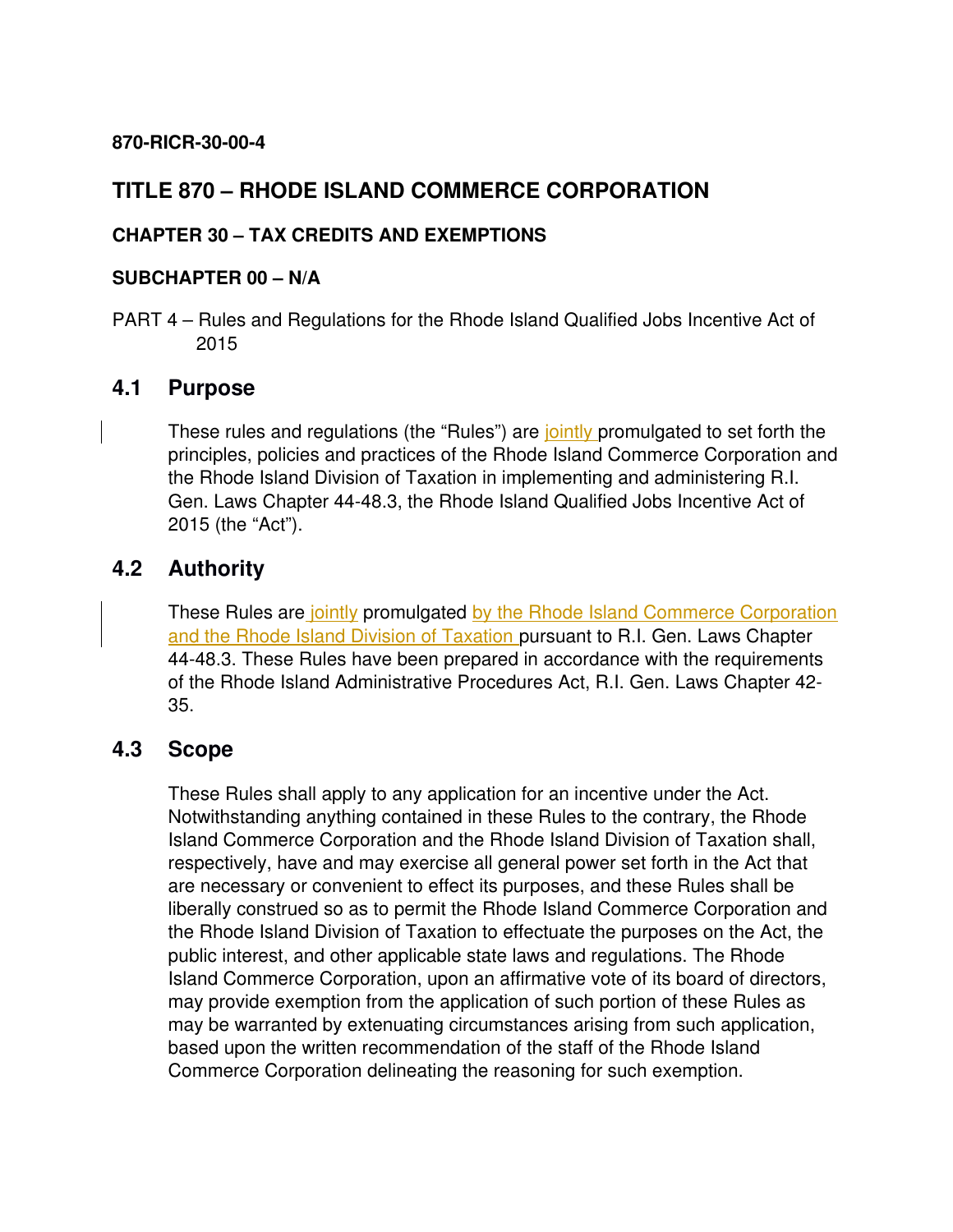# **4.4 Severability**

If any provision of these Rules, or the application thereof to any person or circumstance, is held invalid by a court of competent jurisdiction, the validity of the remainder of the Rules shall not be affected thereby.

### **4.5 Definitions**

- A. The following words and terms, when used in these Rules, shall have the following meanings, unless the context clearly indicates otherwise:
	- 1. "Act" means R.I. Gen. Laws Chapter 44-48.3 known as the Rhode Island Qualified Jobs Incentive Act of 2015.
	- 2. "Affiliate" means an entity that directly or indirectly controls, is under common control with, or is controlled by the Applicant. Control exists in all cases in which the entity is a member of an affiliated group of corporations as defined pursuant to § 1504 of the Internal Revenue Code of 1986 (26 U.S.C. § 1504) or the entity is an organization in a group of organizations under common control as defined pursuant to subsection (b) or (c) of § 414 of the Internal Revenue Code of 1986 (26 U.S.C. § 414). An Affiliate or an Applicant may establish by clear and convincing evidence, as determined by the Corporation, that control exists in situations involving lesser percentages of ownership that required by those statutes. An Affiliate of the Applicant may contribute to meeting Full-Time Employee requirements of an Applicant that applies for a Tax Credit under the Act and these Rules.
	- 3. "Allocation agreement" means an executed agreement among all Participants of a Pass-Through Entity setting forth the method for allocation of the Tax Credit agreed upon among the Participants. An Allocation Agreement may include, without limitation, a partnership agreement, an operating agreement of a limited liability company, a shareholders agreement, or any other instrument executed by all Participants.
	- 4. "Annual certification" means the document issued annually to an Applicant certifying to the Tax Division the amount of the Tax Credit and taxable year in which such credit may be claimed, and such other information deemed appropriate by the Corporation.
	- 5. "Applicant" means a Business applying for a Tax Credit under the Act and these Rules.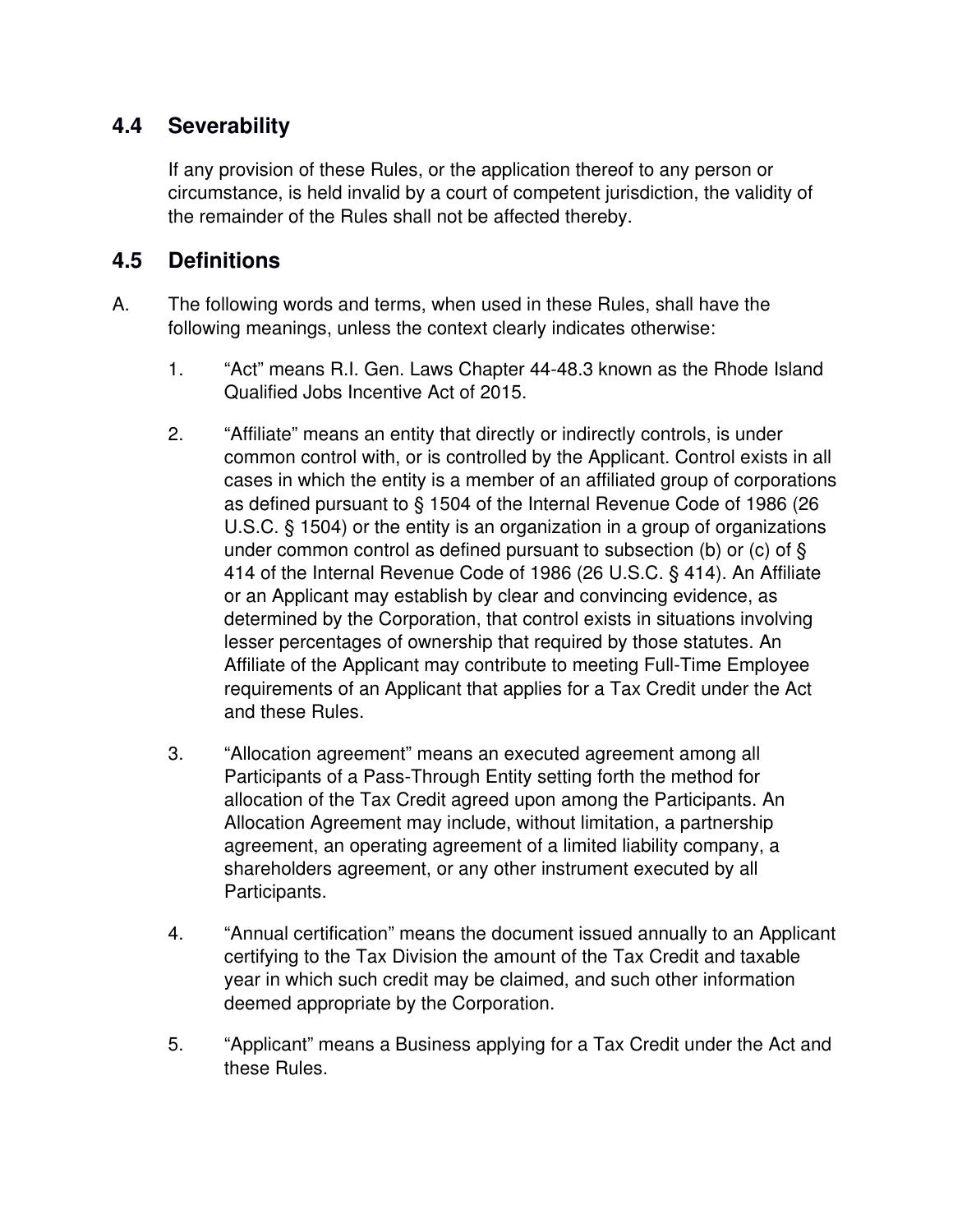- 6. "Application" means the application, promulgated by the Corporation, which must be completed and submitted by an Applicant pursuant to the requirements of the Act and these Rules.
- 7. "Assignee" means a Person to whom a Tax Credit Certificate is assigned pursuant to these Rules.
- 8. "Assignor" means a holder of a Tax Credit Certificate who assigns such Tax Credit Certificate to an Assignee.
- 9. "Board" means the board of directors of the Corporation.
- 10. "Business" means a corporation, state bank, federal savings bank, trust company, national banking association, bank holding company, loan and investment company, mutual savings bank, credit union, building and loan association, insurance company, investment company, broker-dealer company or surety company, limited liability company, partnership or sole proprietorship qualified to do business in the State.
- 11. "Capital investment" means expenses for: site preparation and construction, repair, renovation. Improvement, equipping, or furnishing on real property or of a building, structure, facility, or improvement to real property, including reasonable associated soft costs and the reasonable costs of relocating any former tenants; obtaining and installing furnishings and machinery, apparatus, or equipment, including as permitted in the sole discretion of the Corporation, but not limited to, material goods for the operation of a business on real property or in a building, structure, facility, or improvement to real property; site-related utility and transportation infrastructure improvements including on- and off-site utility, road, pier, wharf, bulkhead or sidewalk construction or repair; plantings or other environmental components require to attain the level of silver rating or above in the Leadership in Energy and Environmental Design (LEED) Green Building Rating System; and environmental remediation of the Project site.
- 12. "Corporation" means the Rhode Island Commerce Corporation established pursuant to R.I. Gen. Laws Chapter 42-64.
- 13. "Commitment period" means the period of time that at a minimum is twenty percent (20%) longer than the Eligibility Period.
- 14. "Economically fragile industry" means manufacturing and such other industries identified in the economic development vision and policy promulgated pursuant R.I. Gen. Laws § 42-64.17-1 as economically fragile or, until such time as any such economic development vision and policy is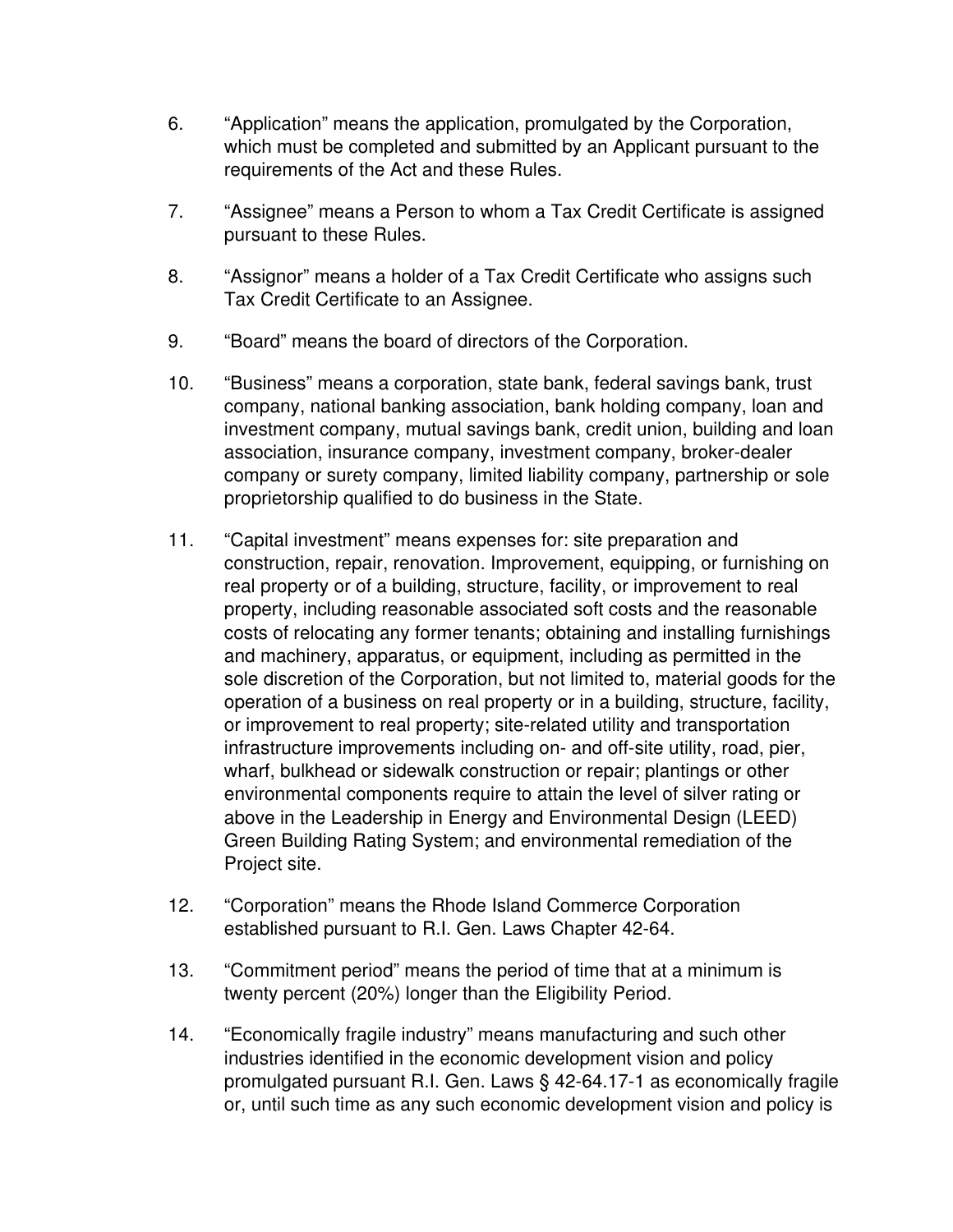promulgated, as identified by the Corporation from time-to-time and published on the Corporation's website. Retail shall not be an economically fragile industry.

- 15. "Eligibility period" means the period in which a Business may claim a Tax Credit under the Act, beginning at the end of the tax period in which the Corporation issues a Certification for the Business that it has met the employment requirements of the Act and extending thereafter for a term of not more than ten (10) years.
- 16. "Eligible position" or "Full-Time job" means a full-time position in a Business which has been filled with a Full-Time Employee who earns no less than the median hourly wage as reported by the United States Bureau of Labor Statistics for the State, provided, that for Economically Fragile Industries, the Corporation may reduce the wage threshold.
- 17. "Full-Time employee" means a natural person who is employed in the State by a Business for consideration for at least thirty-five (35) hours a week, or who is employed in the State by a professional employer organization pursuant to an employee leasing agreement between the Business and the professional employer organization for at least thirty-five (35) hours a week, and whose wages are subject to withholding.
- 18. "Hope community" means a municipality with a percentage of families below the poverty level that is greater than the percentage of families below the poverty level for the state as a whole as determined by the United State Census Bureau's most recent American Community Survey.
- 19. "Incentive agreement" means the contract between the Applicant and the Corporation that sets forth the terms and conditions under which the Applicant shall be eligible to receive the incentives authorized pursuant to the Act.
- 20. "Incentive effective date' means the date the Corporation issues a certification for issuance of a Tax Credit.
- 21. "Industrial design" means the profession of designing products to optimize the function, value, and appearance for the benefit of the user of the product and/or the manufacturer or creator of the product.
- 22. "Initial certificate holder" means an Applicant or Participant named by the Applicant to receive the Tax Credit Certificate.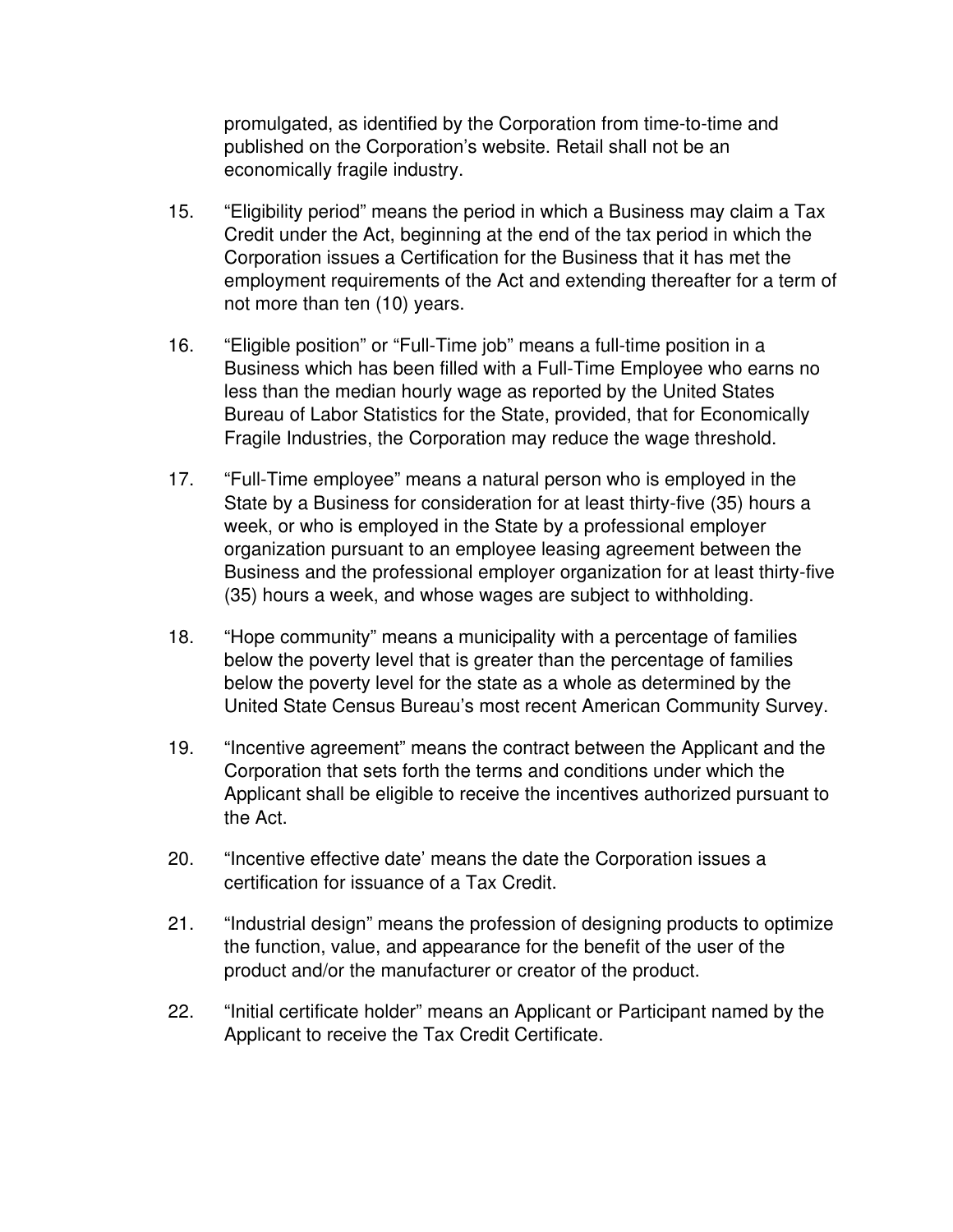- 23. "Letter of good standing" means a letter from the Division of Taxation certifying that the taxpayer is in good standing for purposes of these Rules; a taxpayer shall be entitled to a letter of good standing so long as
	- a. the taxpayer is current on all outstanding filings and declared tax liabilities subject to audit;
	- b. the taxpayer and the Division of Taxation have a workout payment agreement or other settlement with respect to any known delinquent tax liability and the taxpayer is current on that workout payment agreement or settlement; or
	- c. the taxpayer has timely commenced or is engaged in an administrative or judicial proceeding concerning a tax liability the status of which would otherwise preclude the issuance of a letter of good standing;
- 24. "New full-time job" means an Eligible Position created by the Applicant that did not previously exist in the State. The term "New Full-Time Job" does not include a position that is the result of an acquisition of an existing company located in the State by purchase, merger, or otherwise; or a position that is or was already located in the State regardless of the taxpayer for whom the individual performed services. For the purposes of determining the number of new Full-Time Jobs, the Eligible Positions of an Affiliate shall be considered Eligible Positions of the Applicant.
- 25. "Notification of assignment" means the notification filed with the Division of Taxation of the assignment of all or a portion a Tax Credit.
- 26. "Participant" means a partnership, member of a limited liability company, shareholder of an S-corporation, beneficial owner of a trust, or any other Person having an interest in a Pass-Through Entity.
- 27. "Partnership" means an entity classified as a partnership for federal income tax purposes.
- 28. "Pass-Through entity" means a partnership, limited liability company, Scorporation, association, nominee trust, or any other entity, the tax attributes of which are passed through to the Participants in such entity.
- 29. "Percentage interest" means the Percentage Interest in the Tax Credit allocated to a Participant or another Person pursuant to the terms of the applicable Allocation Agreement.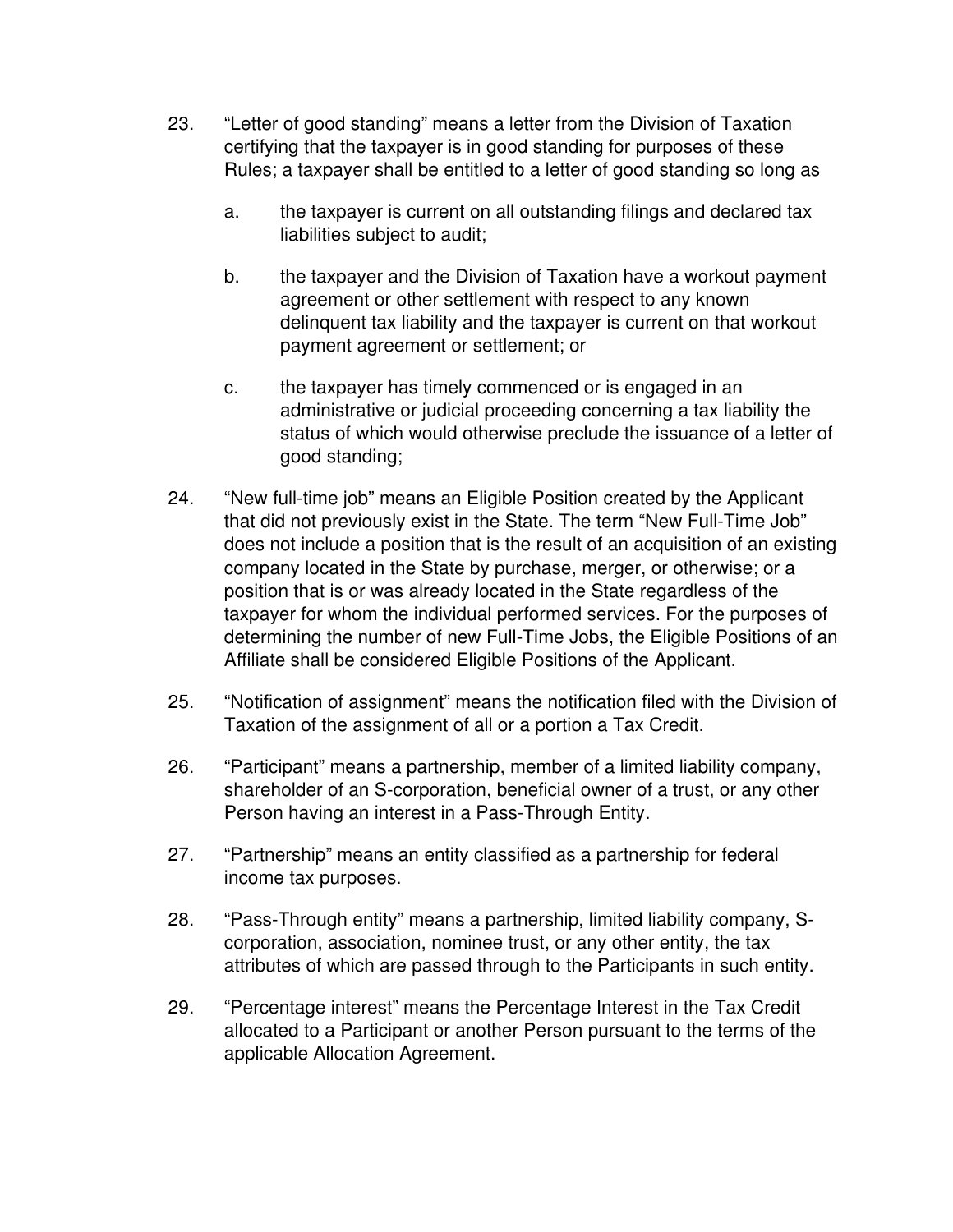- 30. "Person" means any natural person, partnership, firm, corporation, (including both business and non-profit corporations), limited liability company, trust, estate, association, or other business entity.
- 31. "Related company" means any entity controlling, controlled by or under common control with an Applicant.
- 32. "Scientific research and development" means conducting research and experimental development in the physical, engineering, and life sciences, including but not limited to agriculture, electronics, biology, botany, biotechnology, computers, chemistry, food, fisheries, forests, geology, health, manufacturing, mathematics, medicine, oceanography, pharmacy, physics, veterinary, and other allied subjects.
- 33. "State" means the state of Rhode Island and Providence Plantations.
- 34. "Targeted industry" means any advanced, promising or otherwise prioritized industry identified in the economic development vision and policy promulgated pursuant R.I. Gen. Laws § 42-64.17-1 or, until such time as any such economic development vision and policy is promulgated, as identified by the Corporation from time-to-time and published on the Corporation's website.
- 35. "Tax administrator" means the individual within the Rhode Island Department of Revenue as described in R.I. Gen. Laws Chapter 44-1.
- 36. "Tax credit" means a tax credit granted under the Act.
- 37. "Tax credit certificate" or "Certificate" means a certificate issued by the Tax Division to the Applicant who has received an Annual Certification from the Corporation substantiating compliance with an Incentive Agreement and entitlement to the issuance of Tax Credits under the Act. If the Applicant is a Pass-Through Entity, a Tax Credit Certificate may be issued to each Participant in the Pass-Through Entity. The Certificate shall specify the amount of the Tax Credit allocable to such Participant, determined pursuant to these Rules.
- 38. "Tax division" means the Rhode Island Division of Taxation.
- 39. "Taxpayer" means the Applicant granted a Tax Credit under this chapter or such person entitled to the Tax Credit because the Business is a Pass-Through Entity.
- 40. "Transit oriented development area" means either of: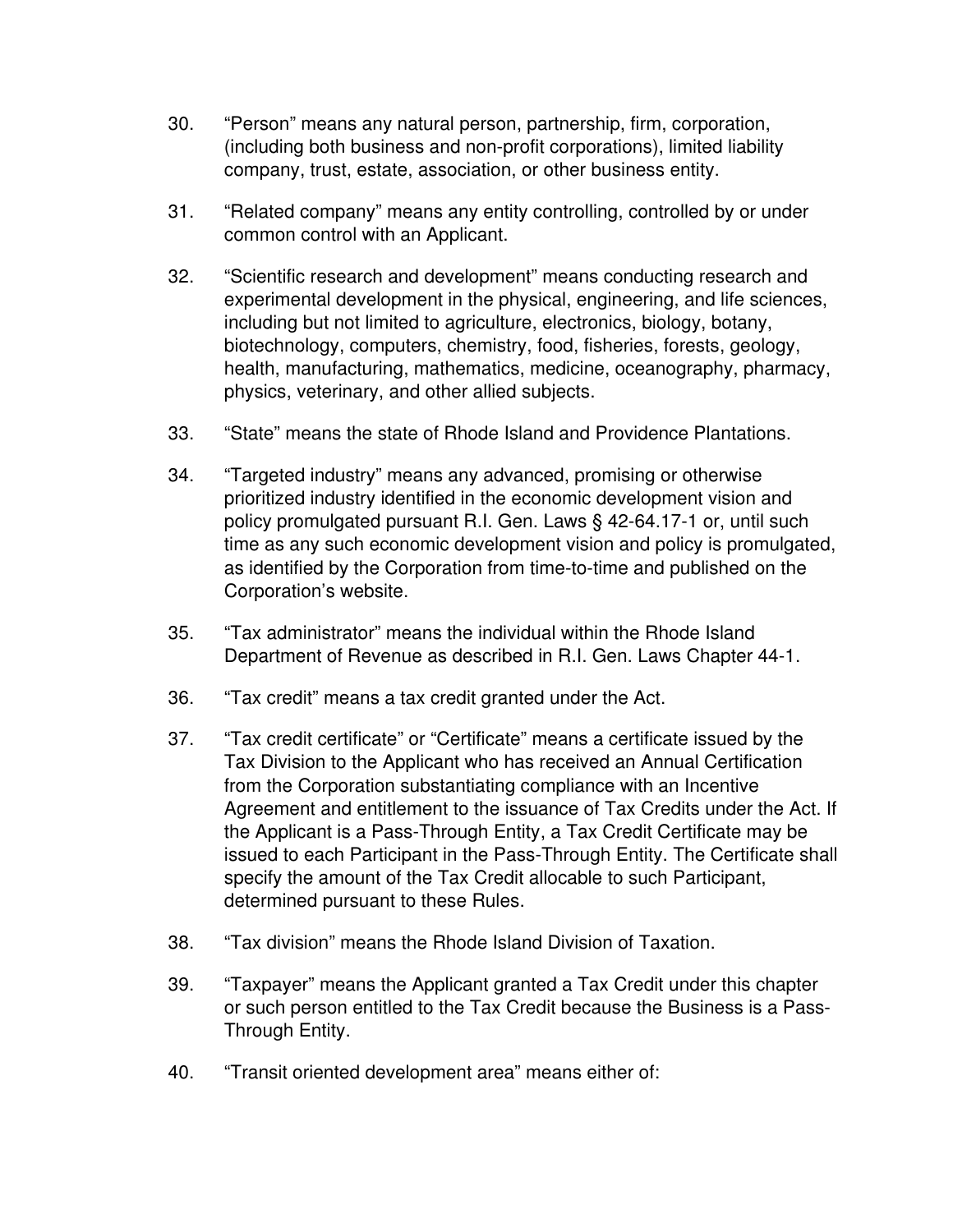- a. an area that the Corporation, after consultation with the Rhode Island Department of Transportation and the Rhode Island Public Transit Authority, designates as a Transit Oriented Development Area because it supports, or has the potential to support, development that is in close proximity to, compatible with, and supporting of public transit; such discretionary designation can occur in response to an Application for an incentive under the Act or in a request submitted by a municipality to the Corporation in a form prescribed by the Corporation on its website; or
- b. an area with ready access to freight rail, air, and/or marine transportation where manufacturing, warehousing, distribution, and freight forwarding operations are or could be located.

# **4.6 Eligibility**

- A. The minimum number of New Full-Time Jobs required for an Applicant to be eligible for a Tax Credit under the Act shall be as follows:
	- 1. for a Business in a Targeted Industry that employs not more than one hundred (100) Full-Time Employees in the State on the date of Application, the creation of at least ten (10) New Full-Time Jobs;
	- 2. for a Business in a Targeted Industry that employs more than one hundred (100) Full-Time Employees in the State on the date of Application, the lesser of the creation of New Full-Time Jobs in this State in an amount not less than ten percent (10%) of the Business's existing number of Full-Time Employees in the State or the creation of at least one hundred (100) New Full-Time Jobs;
	- 3. for a Business that is not in a Targeted Industry that employs not more than two hundred (200) Full-Time Employees in this State on the date of Application to the Corporation, the creation of at least twenty (20) New Full-Time Jobs; or
	- 4. for a Business that is not in a Targeted Industry that employs more than two hundred (200) Full-Time Employees in this State on the date of Application, the lesser of the creation of New Full-Time Jobs in an amount not less than ten percent (10%) of the Business's existing number of Full-Time Employees in this State or the creation of at least one hundred (100) New Full-Time Jobs.
- B. An Applicant who closes or substantially reduces an operation at one location in the State and relocates substantially the same operation to another location in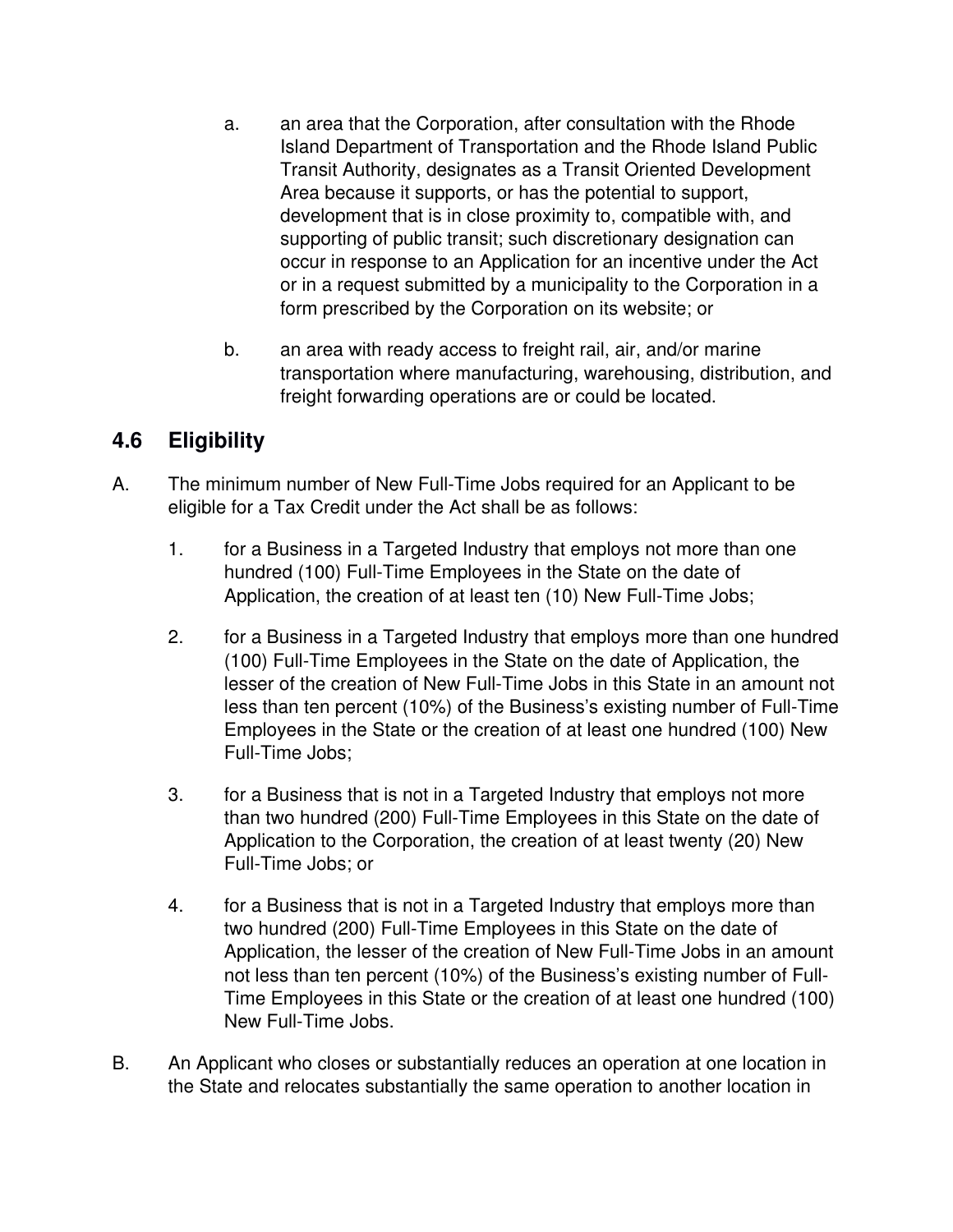the State is not eligible for Tax Credits under the Act for the jobs relocated as a result of the relocation. This does not prohibit an Applicant from expanding its operations at another location in the State, provided that existing operations of a similar nature located within the State of the Applicant or a Related Company are not closed or substantially reduced within the one year preceding the date of the Application.

C. An Applicant shall not be eligible for a Tax Credit if an actual or likely future federal procurement is a cause of substantially all of the hours to be worked by the New Full-Time Jobs identified in an Application, unless the Applicant can show that it could be reasonable and efficiently locate the New Full-Time Jobs outside of the State, that such location would be economically advantageous, and that such location would be consistent with the terms of the federal procurement. A likely future federal procurement includes, but is not limited to, a federal procurement that has been applied for or formally solicited, or an existing federal procurement for which there is a likelihood of renewal.

## **4.7 Successive Applications**

The Corporation shall not enter into a new Incentive Agreement with an Applicant that has previously received incentives pursuant to the act, unless the Applicant has satisfied all of its obligations underlying the previous award of incentives, and the New Full-Time Jobs pledged by the Applicant in the new Incentive Agreement are in addition to the jobs created by the Applicant under any prior Incentive Agreement.

## **4.8 Combination with Other Jobs Benefits**

The incentives provided under the Act shall not be granted in combination with any other job specific benefit provided by the State, the Corporation, or any other State agency, board, commission, quasi-public corporation or similar entity without the express authorization of the Corporation.

# **4.9 Application**

- A. The Application promulgated by the Corporation shall require submission of the following information from each Applicant:
	- 1. The name and address of the Applicant and contact information for the individual(s) primarily responsible for oversight and management of the Application.
	- 2. The federal and state tax identification numbers for the Applicant;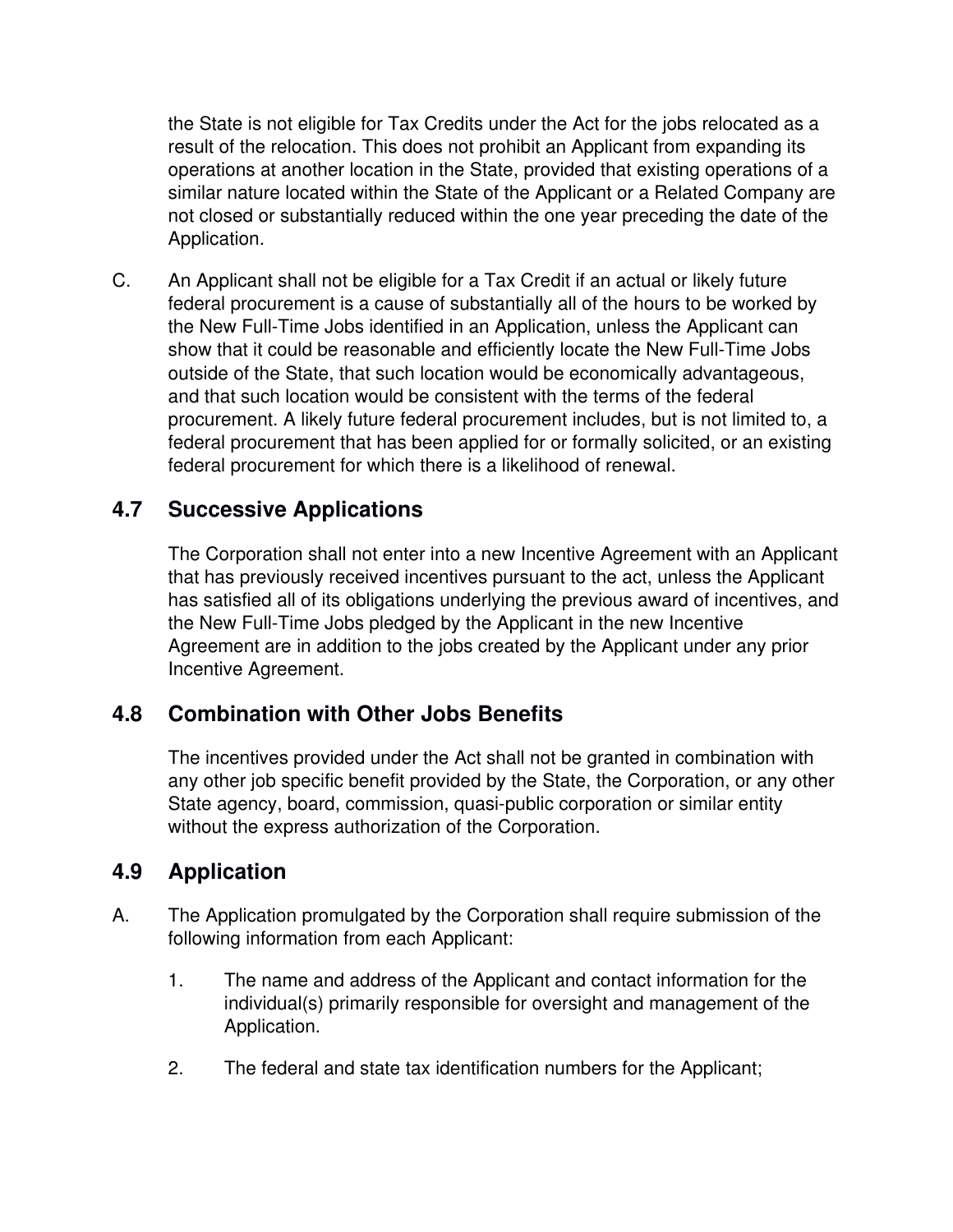- 3. The total number of Full-Time Employees in the State as of the date of the Application, as well as the average monthly total number of Full-Time Employees in the State for the preceding 12 months for the Applicant and any Related Companies;
- 4. A brief description of any existing operations and locations of the Applicant and any Related Companies in the State;
- 5. Job creation information, including information on all Affiliates contributing Full-Time Employees for purposes of the Application, which shall include the following:
	- a. the address(es) of the location(s) of the New Full-Time Jobs, along with documentary evidence of existing or anticipated control over such location(s), such as proof of ownership, a purchase and sale agreement, a lease, or a letter of intent;
	- b. a description of any actual or likely future federal procurement that will result in the hiring of Full-Time Employees;
	- c. a detailed description of the number of New Full-Time Jobs to be created unrelated to any federal procurement and the occupations of and compensation for the New Full-Time Jobs to be created, and a schedule of anticipated starting dates of new hires;
	- d. a detailed description of the number of New Full-Time Jobs to be created related to any federal procurement and the occupations of and compensation for the New Full-Time Jobs to be created, and a schedule of anticipated starting dates of new hires;
	- e. the employer identification or social security numbers for all Related Companies of the Applicant that employ persons in this State, and a clear and detailed presentation of the operations of those Related Companies to assure the Corporation that the New Full-Time Jobs are not being transferred from a Related Company within the State;
	- f. evidence demonstrating that without a Tax Credit the creation of the New Full-Time Jobs would not occur in this State, which may include, but is not limited to:
		- (1) a financial analysis, supported by appropriate documentation, showing that the receipt of the Tax Credit under the Act is necessary to make the creation of the New Full-Time Jobs feasible in this State, such as financial analysis using best available data showing that, without the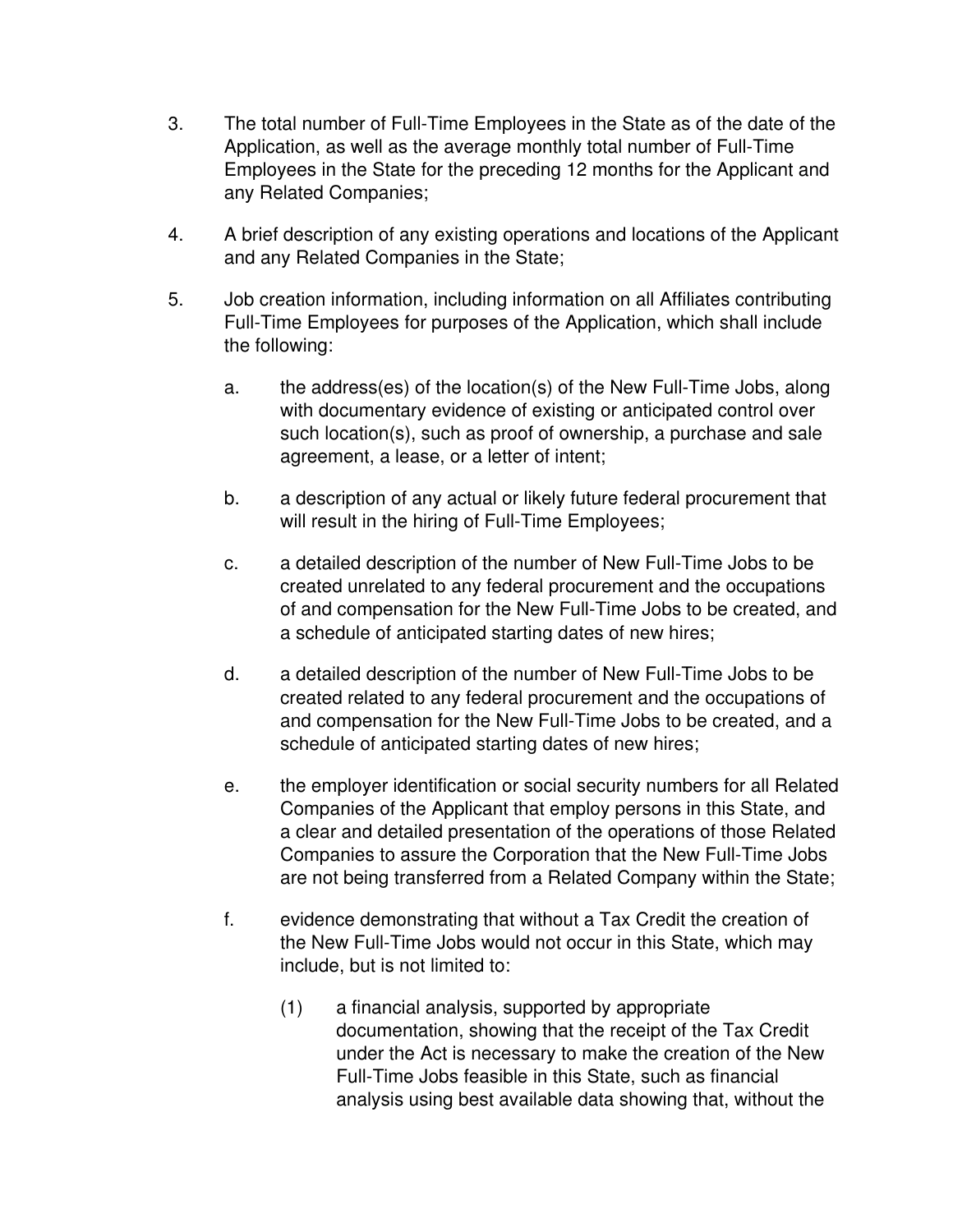credit provided under the Act, it is not feasible for the Applicant to create the New Full-Time Jobs in this State or it is economically more beneficial for the Applicant to create the New Full-Time Jobs out of State; such analysis shall take into account the transaction costs of relocating to or from another state;

- (2) evidence that the Applicant could reasonably and efficiently locate outside of the State, which may, for example, include a proposed lease, proposed purchase and sale agreement, a real estate term sheet, prospective offer or offer letter, a term sheet concerning an out of state facility, or an incentive letter or incentive term sheet from another state.
- g. a delineation of any other State or municipal incentives, grants, tax credits, or other aid that will or may be received or requested by the Applicant in relation to creation of the New Full-Time Jobs, including, but not limited to, in relation to the construction, acquisition, lease, or investment in property that facilitates the creation of the New Full-Time Jobs;
- h. if the Applicant seeks an increase in the Tax Credit amount on the basis of a Capital Investment pursuant to  $\S$  4.13(A)(1)(h) of this Part, a detailed description of the Capital Investment the Applicant will make including the estimated amount of such investment supported by documentary evidence, and the location(s) at which such investment will be made; and
- i. any other necessary and relevant information as determined by the Corporation.
- 6. A certification from the Applicant's chief executive officer, or equivalent officer, attesting under oath:
	- a. That any projected creation of New Full-Time Jobs would not occur, or would not occur in the State, but for the provision of Tax Credits under the Act;
	- b. The Applicant will create New Full-Time Jobs in an amount equal to or greater than the anticipated number of New Full-Time Jobs set forth in the Application; and
	- c. That the attesting officer has reviewed the information submitted to the Corporation and that the representations contained therein are accurate and complete.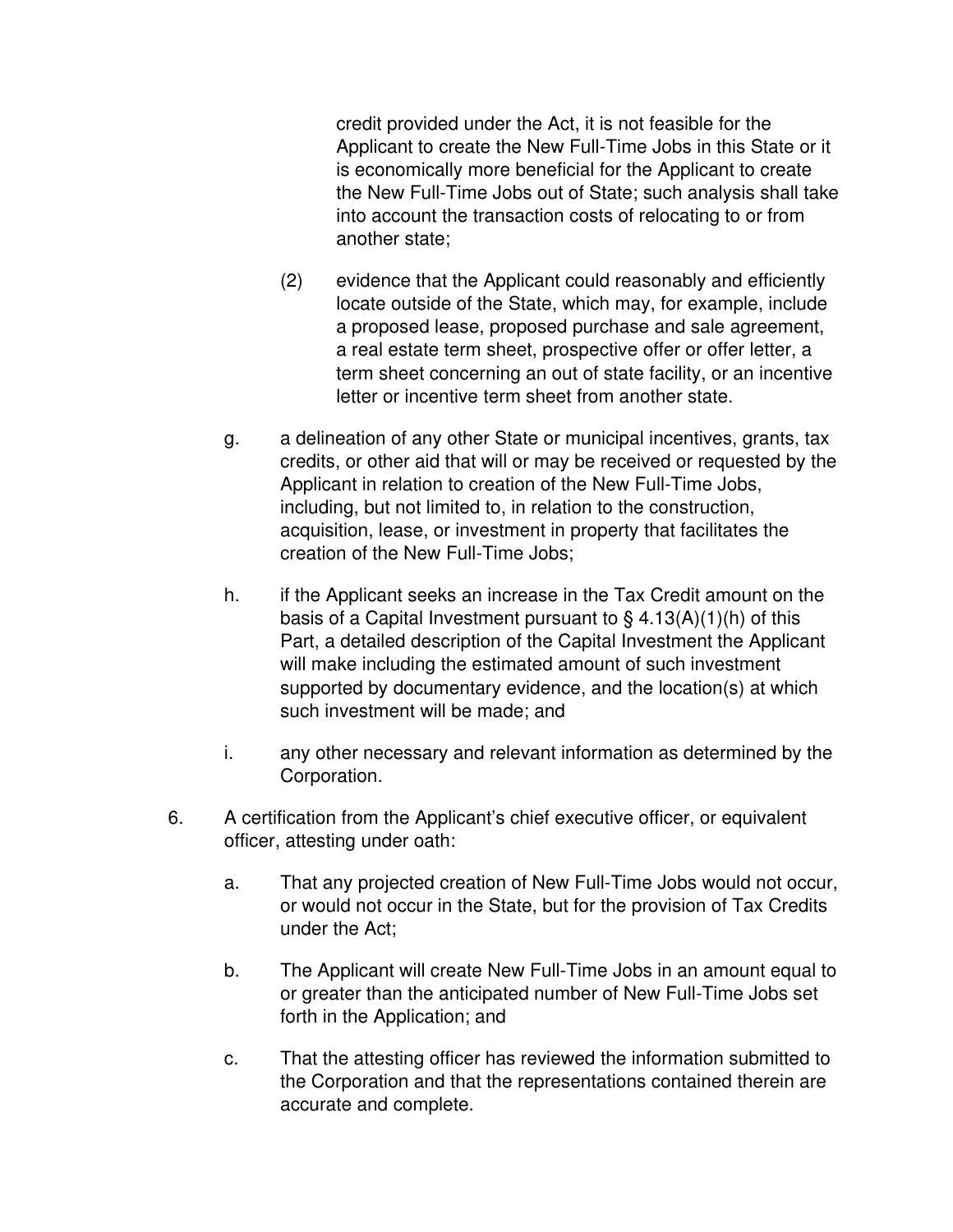7. A signed authorization allowing the Tax Division and the Corporation to share information and to permit the Rhode Island Department of Labor and Training to share information with the Corporation, executed by a person with authority to act on the Applicant's behalf in this regard. Any records, data or information made available or received by the Corporation and/or the Tax Division from any non-public source related to the creation of the New Full-Time Jobs or the Applicant shall be kept in confidence and protected from disclosure to the extent permissible under the Access to Public Records Act, R.I. Gen. Laws Chapter 38-2, unless the Applicant otherwise consents.

## **4.10 Fees**

- A. An Applicant shall be charged a one-time, non-refundable application fee by the Corporation and may be charged fees for ongoing administration in relation to Tax Credits for the Applicant approved by the Board. The Corporation shall annually publish a fee schedule on its website commencing on or before December 31, 2015.
- B. An Application may be required to pay to the Corporation the full amount of direct fees and costs paid to third-parties by the Corporation in relation to the consideration and/or approval of Tax Credits for the Applicant.

## **4.11 Review Process**

- A. Each Application shall be reviewed to confirm compliance with the Act and these Rules, and the Corporation may reject any incomplete or deficient Application.
- B. The Corporation may require the submission of additional information in connection with any Application or the revision of an Application, and may permit the resubmission of an Application rejected as being incomplete or deficient.
- C. After submission of a complete Application and review by the Corporation in accordance with the Act and these Rules, the Corporation will determine whether to recommend to the Board that it approve a Tax Credit for the Applicant and the amount of the Tax Credit. Factors considered in formulation of the recommendation may include:
	- 1. the number of New Full-Time Jobs created;
	- 2. the compensation for the New Full-Time Jobs created including benefits;
	- 3. the length of the Commitment Period;
	- 4. whether the New Full-Time Jobs are created in a Targeted Industry;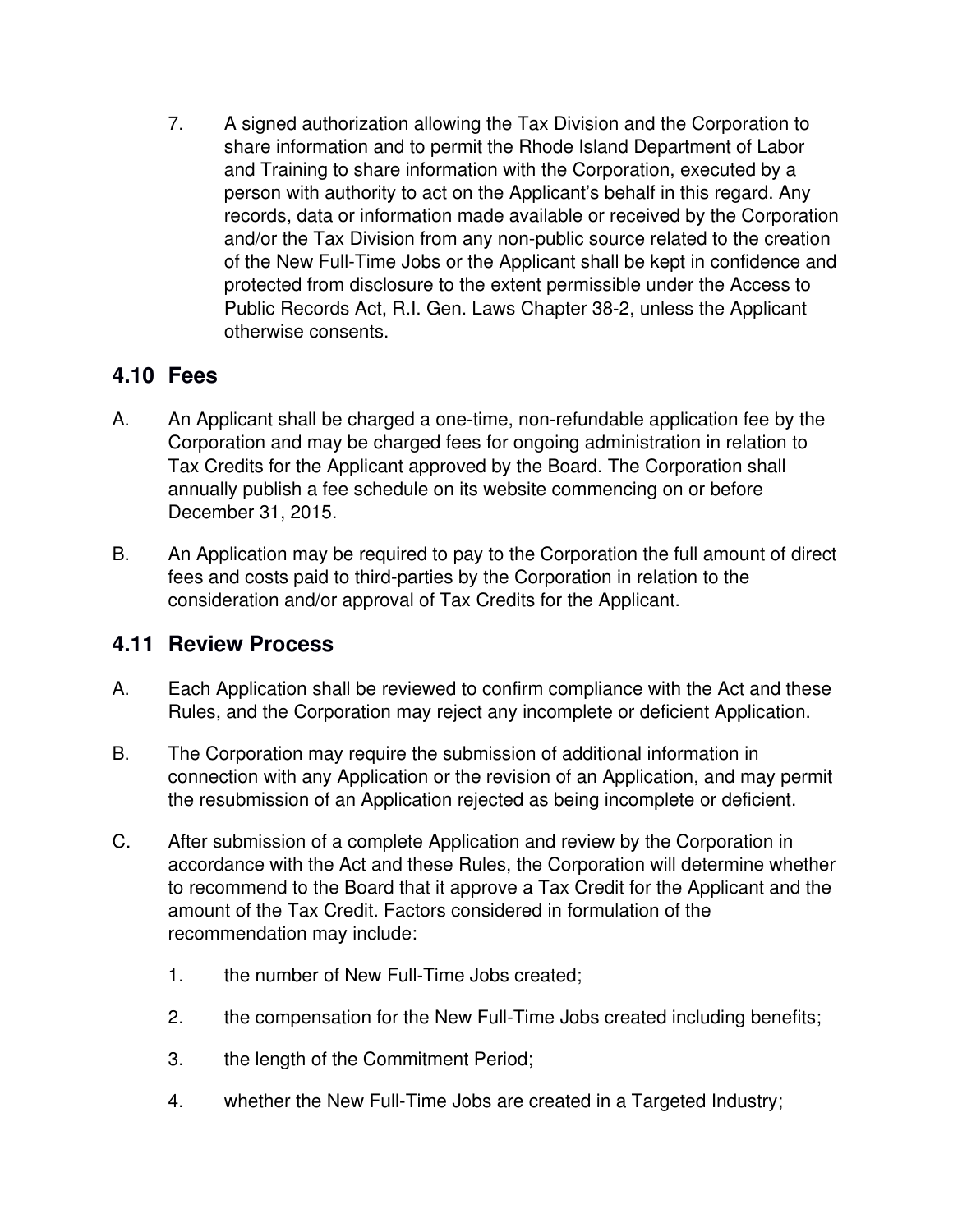- 5. whether the New Full-Time Jobs are created in a Hope Community;
- 6. the amount of any Capital Investment made in connection with the creation of the New Full-Time Jobs;
- 7. the strategic importance of the Applicant's business; and
- 8. the economic return to the State.
- D. If the Corporation determines that it will not recommend a complete Application to the Board for approval of an incentive, it shall notify the Applicant in writing of such decision.
- E. The Corporation may set periodic Application deadlines that will be published on the Corporation's web site from time to time.

### **4.12 Discretion and Judicial Review**

- A. The Corporation shall not have any obligation to make any award or grant any benefits under the Act or these Rules.
- B. A review of an Application shall not constitute a "contested case" under the Administrative Procedures Act, R.I. Gen. Laws § 42-35-9, and no opportunity to object to an Application shall be afforded, nor shall judicial review be available from a decision rendered by the Corporation or the Board in connection with any Application.

## **4.13 Determination of Tax Credit Amount**

- A. The amount of the Tax Credit allowed for each New Full-Time Job shall be determined as set forth in this Rule.
	- 1. For an Applicant for whom the Board approves Tax Credits prior to the Board approving Tax Credits for a cumulative total of 500 New Full-Time Jobs, the annual amount of the Tax Credit for said Applicant for each New Full-Time Job shall be \$7,500; otherwise, the annual base amount of the Tax Credit for each New Full-Time Job shall be \$2,500 and may be increased by the amount indicated, up to an additional \$5,000, if any of the following priority criteria, or other criteria determined by the Corporation from time-to-time in response to evolving economic or market conditions, are met:
		- a. For a Business with New Full-Time Jobs with a median salary in excess of 110 percent of the existing median hourly wage as reported by the United State Bureau of Labor Statistics for the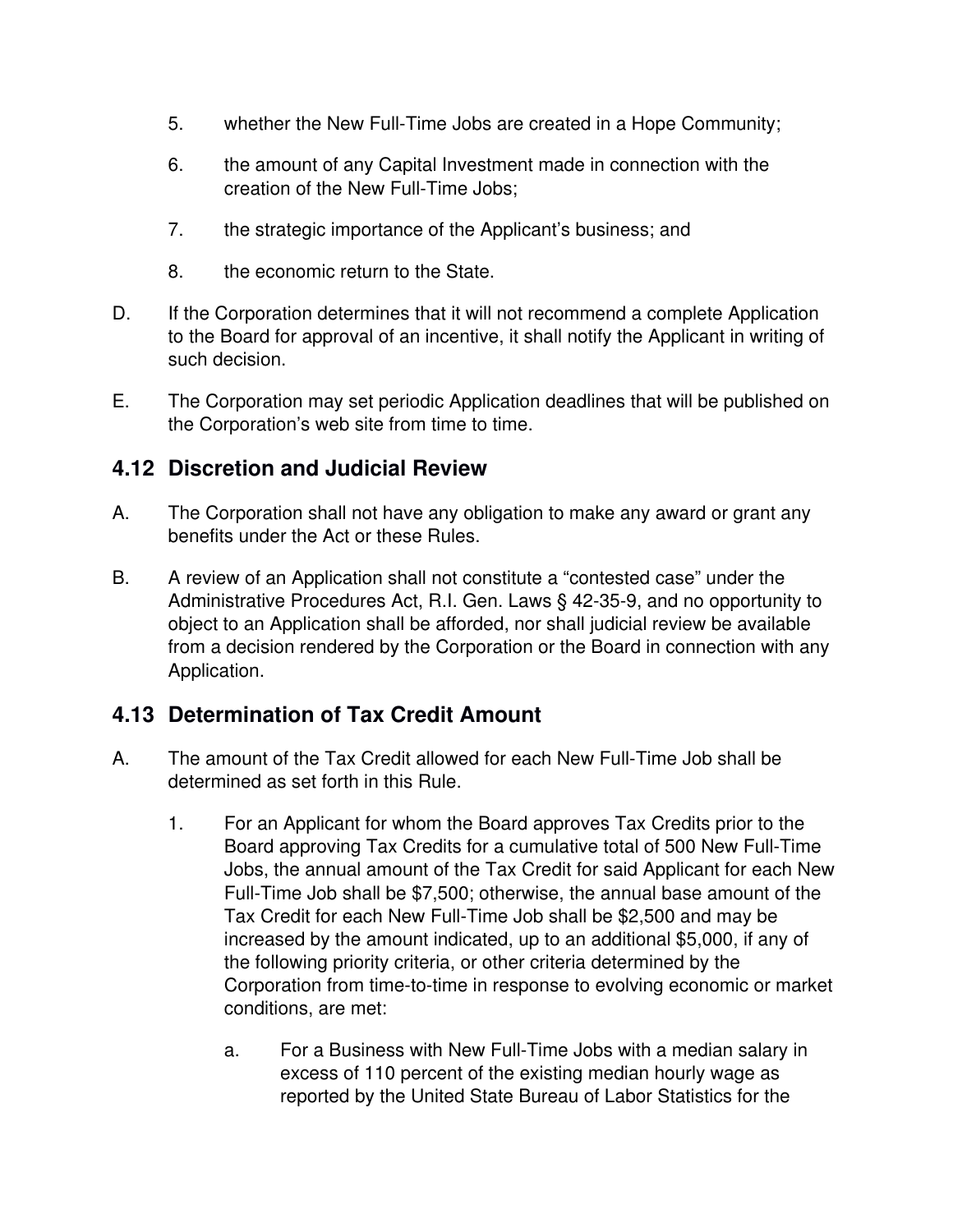State, an increase of \$300 per year for each ten percent by which the median salary levels exceeds the existing median hourly wage;

- b. For a New Full-Time Job in a Targeted Industry, an increase of up to \$5,000 per year;
- c. For a New Full-Time Job located within a Hope Community, an increase of \$1,000 per year;
- d. For a New Full-Time Job that is created by virtue of an out-of-state business relocating a business unit or units to the State, an increase up to \$5,000 per year;
- e. For the creation of a significant number of New Full-Time Jobs prior to the receipt of any Tax Credits, an increase pursuant to the following schedule:
	- (1) For 50 to 100 New Full-Time Jobs, an increase of up to \$3,000 per year;
	- (2) For 101 to 249 New Full-Time Jobs, an increase of up to \$4,000 per year;
	- (3) For 250 or more New Full-Time Jobs, an increase up to \$5,000 per year;
- f. For a New Full-Time Job located in a Transit Oriented Development Area, an increase of \$1,000 per year, provided that if the New-Full Time Job is located within one-half of one mile of T.F. Green Airport, Quonset Business Park, or a passenger rail station, an increase of up to \$4,000 per year;
- g. For an Applicant that creates 25 or more New Full-Time Jobs at a location where the Applicant has made a Capital Investment of \$5,000,000 or more in connection with the creation of New Full-Time Jobs at that location, the total Tax Credit amount per New Full-Time Job created at the location shall be increased by \$1,000 per year for each \$5,000,000 in Capital Investment made by the Applicant;
- h. For new Full-Time Jobs created on land that, as of July 1, 2015, was owned by the I-195 Redevelopment District Commission, an increase of up to \$5,000 per year;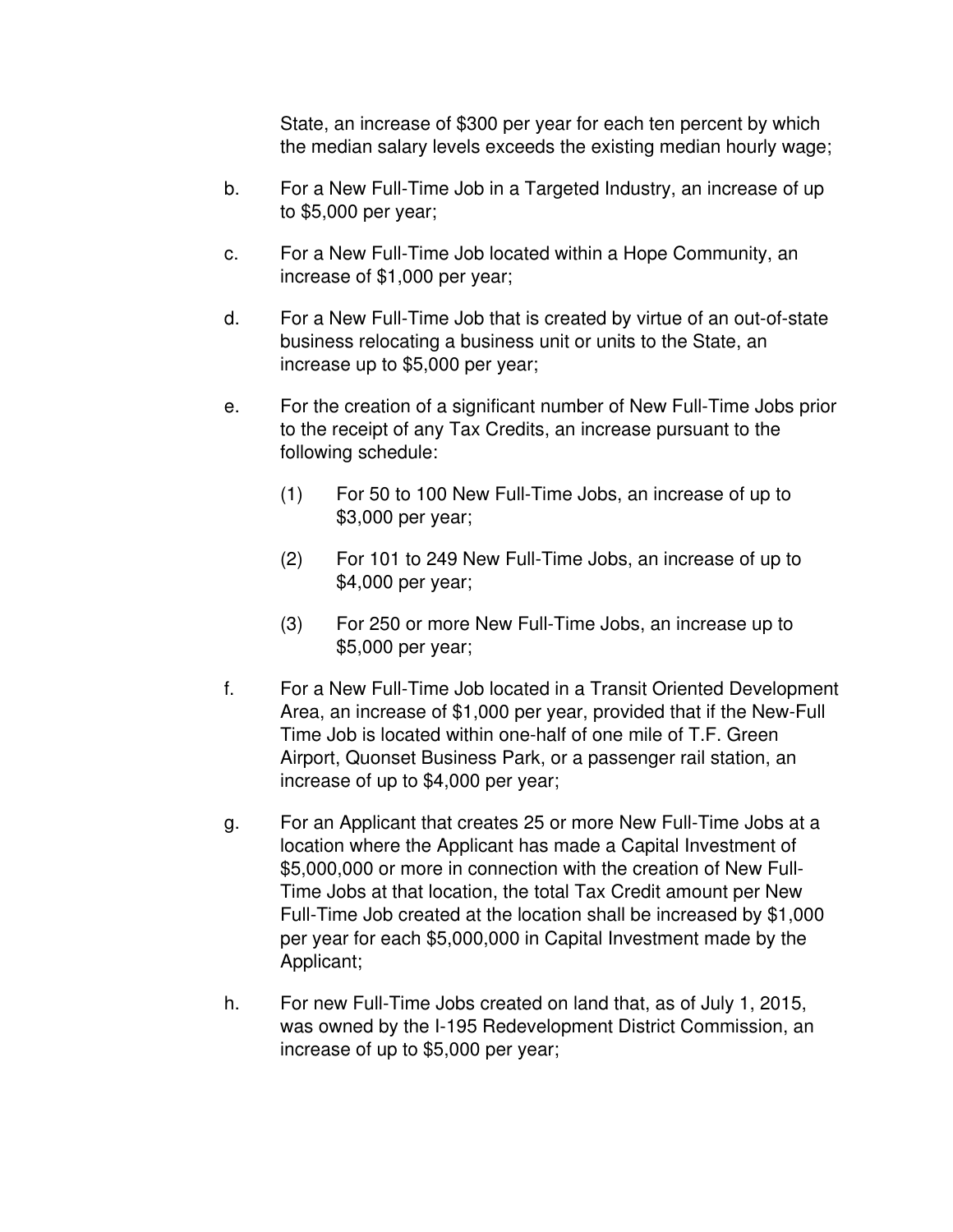- i. For new New Full-Time Jobs that align with the academic mission of a college or university in the State, an increase of \$2,5000 per job; such alignment can be shown by, for example, a technology transfer from the college or university to the business; funding scholarships or facilities or experiential learning opportunities; or hiring a significant number of school graduates;
- j. For New Full-Time Jobs created in Scientific Research and Development or Industrial Design, an increase of \$5,000 per job.
- B. Notwithstanding any other provision of these Rules, the total Tax Credit amount shall be calculated and credited to the Applicant annually for each year of the Eligibility Period after the Corporation, in consultation with the Tax Division, has verified that the amount of Tax Credits available to be obtained by the Applicant for any year shall not exceed the reasonable W-2 withholding received by the State in that year for each new Full-Time Job created by the Applicant.
- C. The Board shall retain the discretion to determine that the Applicant shall receive credits in a number or amount less than the amounts prescribed pursuant to §§ 4.13(A) and (B) of this Part, if the Corporation determines that the number of anticipated New Full-Time Jobs or Capital Investment is unrealistic given the operating history and resources of the Applicant.

# **4.14 Board Approval**

- A. In addition to those findings required under R.I. Gen. Laws § 42-64-10, the Board shall make the following findings in connection with approval of any award of incentives under the Act and these Rules:
	- 1. that the Applicant has demonstrated an intention to create the requisite number of New Full-Time Jobs; and
	- 2. that the creation of the New Full-Time Jobs would not occur in the State but for the provision of Tax Credits.

# **4.15 Incentive Agreement**

- A. Upon approval of Tax Credits for an Applicant by the Board, the Corporation and the Applicant will enter into an Incentive Agreement prior to the issuance of any Tax Credit to the Applicant. In order to safeguard the expenditure of public funds and ensure that the disbursement of funds further the objectives of the Act, the Incentive Agreement shall include, among others, the following terms:
	- 1. A detailed description of the proposed job creation and the minimum number of New Full-Time Jobs necessary to qualify for the Tax Credit;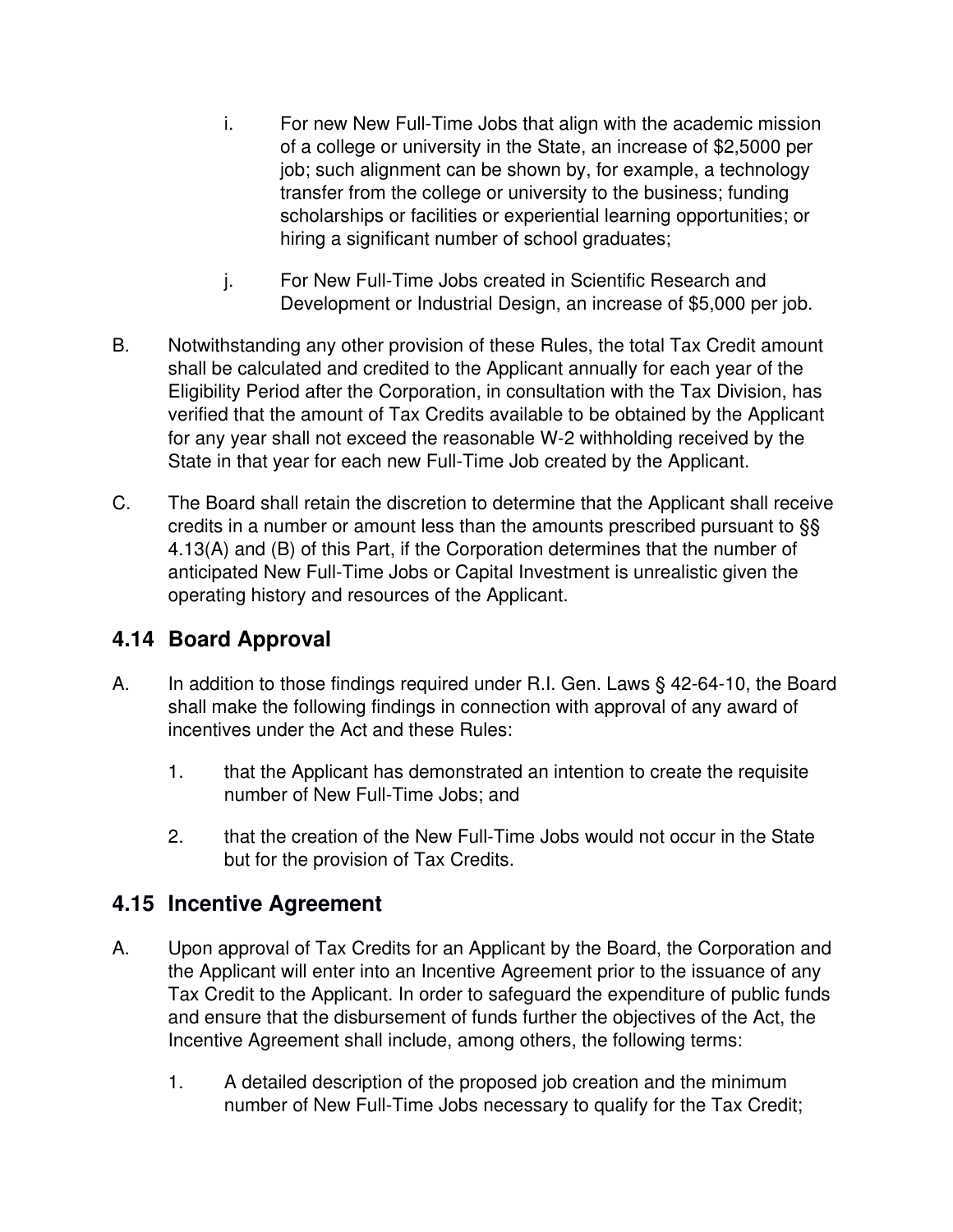- 2. The Eligibility Period of the Tax Credits, including the first year for which the Tax Credits may be claimed;
- 3. The maximum amount of Tax Credits to be awarded;
- 4. The Tax Credits shall not be issued prior to the Annual Certification by the Corporation;
- 5. A requirement that the Applicant maintains in the State for the Commitment Period at least the minimum number of New Full-Time Jobs as required by the Act and these Rules;
- 6. A method for the Applicant to annually certify that it has met the employment requirements of the Act for each year of the Commitment Period;
- 7. A provision permitting an audit of the payroll records of the Applicant from time-to-time, as the Corporation deems necessary;
- 8. A provision establishing the conditions under which the Incentive Agreement may be terminated;
- 9. A provision that if, in any tax period, the Applicant reduces the total number of Full-Time Employees in its statewide workforce in the last tax period prior to the Tax Credit amount approval under this Act by more than twenty percent (20%) of the number of jobs which a credit was granted under the Act as described in the Applicant's Incentive Agreement, then the Applicant shall forfeit all credit amounts described in the Applicant's Incentive Agreement for that tax period and each subsequent tax period, until the first tax period for which documentation demonstrating the restoration of the Applicant's statewide workforce to the threshold levels required by the Incentive Agreement has been reviewed and approved by the Corporation, for which tax period and each subsequent tax period the full amount of the Tax Credit shall be allowed, so long as the Applicant maintains its statewide workforce at the levels required under this subsection;
- 10. A provision that during the Commitment Period, if the Applicant ceases operation in the State or transfers more than fifty percent (50%) of the jobs for which a Tax Credit was granted under the Act to another state, the Tax Credit shall cease and the Applicant shall be liable to the State for, at a minimum, twenty percent (20%) of all tax benefits granted to the Applicant under the Act calculated from the date of the Incentive Agreement;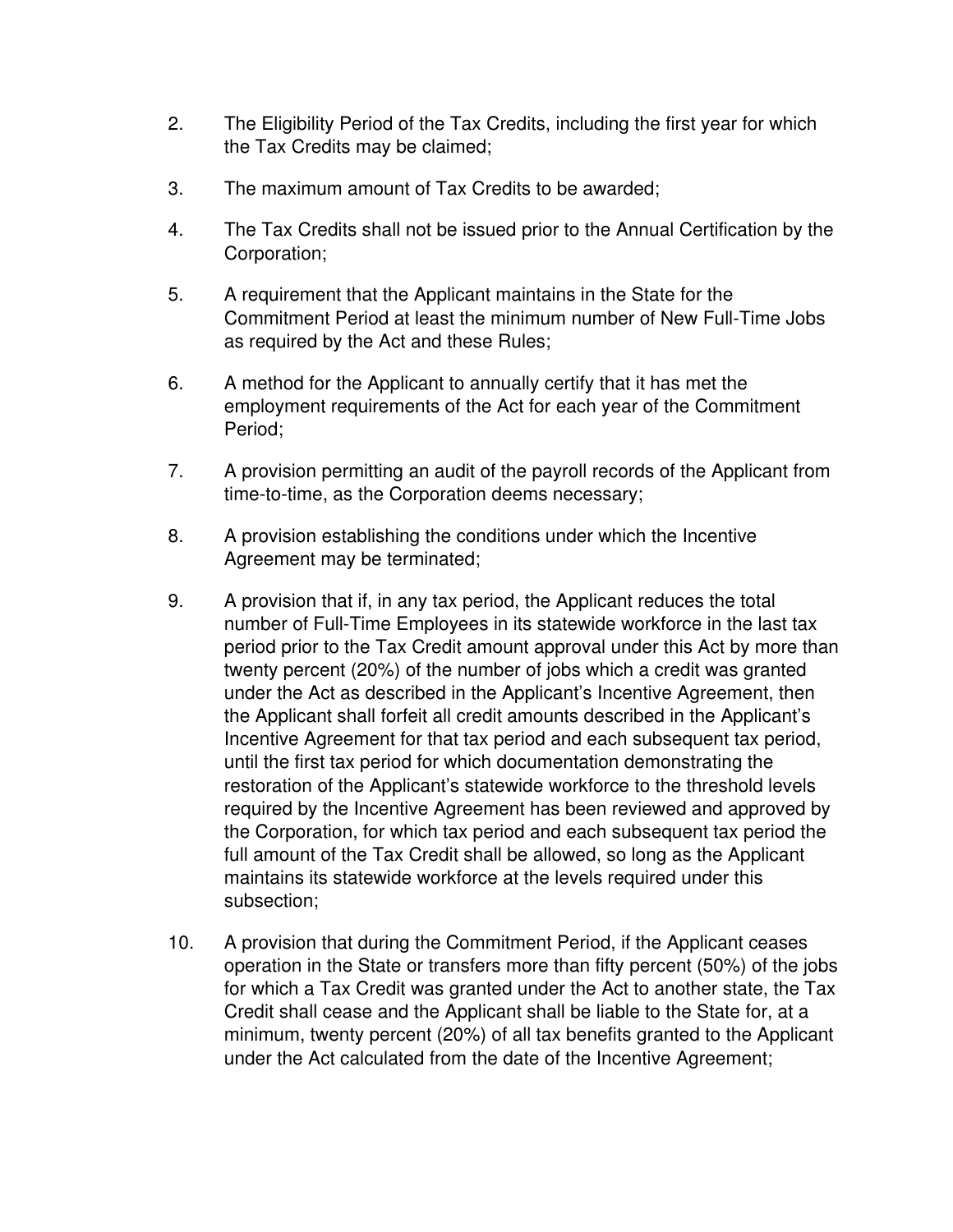- 11. A requirement that the Corporation is authorized to verify with the appropriate State agencies, including but not limited to the Tax Division and the Department of Labor and Training, any information required to be submitted by the Applicant;
- 12. A provision specifying whether the Tax Credit maybe used as a credit against personal income taxes due under R.I. Gen. Laws Chapter 44-30.
- 13. Evidence that the Applicant is in good standing with the Secretary of State and Division of Taxation at the time of execution of the Incentive Agreement; a Letter of Good Standing from the Division of Taxation shall be evidence of good standing;
- 14. At the Corporation's discretion, a provision requiring the Applicant to pay the Corporation's reasonable attorneys' fees incurred in connection with the negotiation, execution and enforcement of the Incentive Agreement;
- 15. Indemnification requirements;
- 16. Default and remedies including events other than those set forth above, if any, that would trigger forfeiture or revocation of the awarded incentives;
- 17. Reporting requirements including, but not limited to, any requirements under the Act; and
- 18. Any other provisions that the Corporation determines are appropriate.

## **4.16 Initial Certification**

- A. An Applicant shall submit documentation, in a form prescribed in the Incentive Agreement, indicating that it has met the requirements specified in the Incentive Agreement for initial certification of its Tax Credit amount within three (3) years following the date of approval of its Application by the Board. The Corporation, upon written request from the Applicant and after a finding of good cause by the Board, may grant no more than (2) six-month extensions of the deadline for initial certification.
- B. Upon a determination that the Applicant has met the requirements specified in the Incentive Agreement, the Corporation shall issue an Annual Certification to the Applicant providing that the Applicant is entitled to a Tax Credit for a specified in an amount determined pursuant to the Incentive Agreement.
- C. An Applicant that fails to submit documentation to the Corporation indicating that it has met the employment requirements specified in the Incentive Agreement within four (4) years of the date of the Board's approval of Tax Credits for the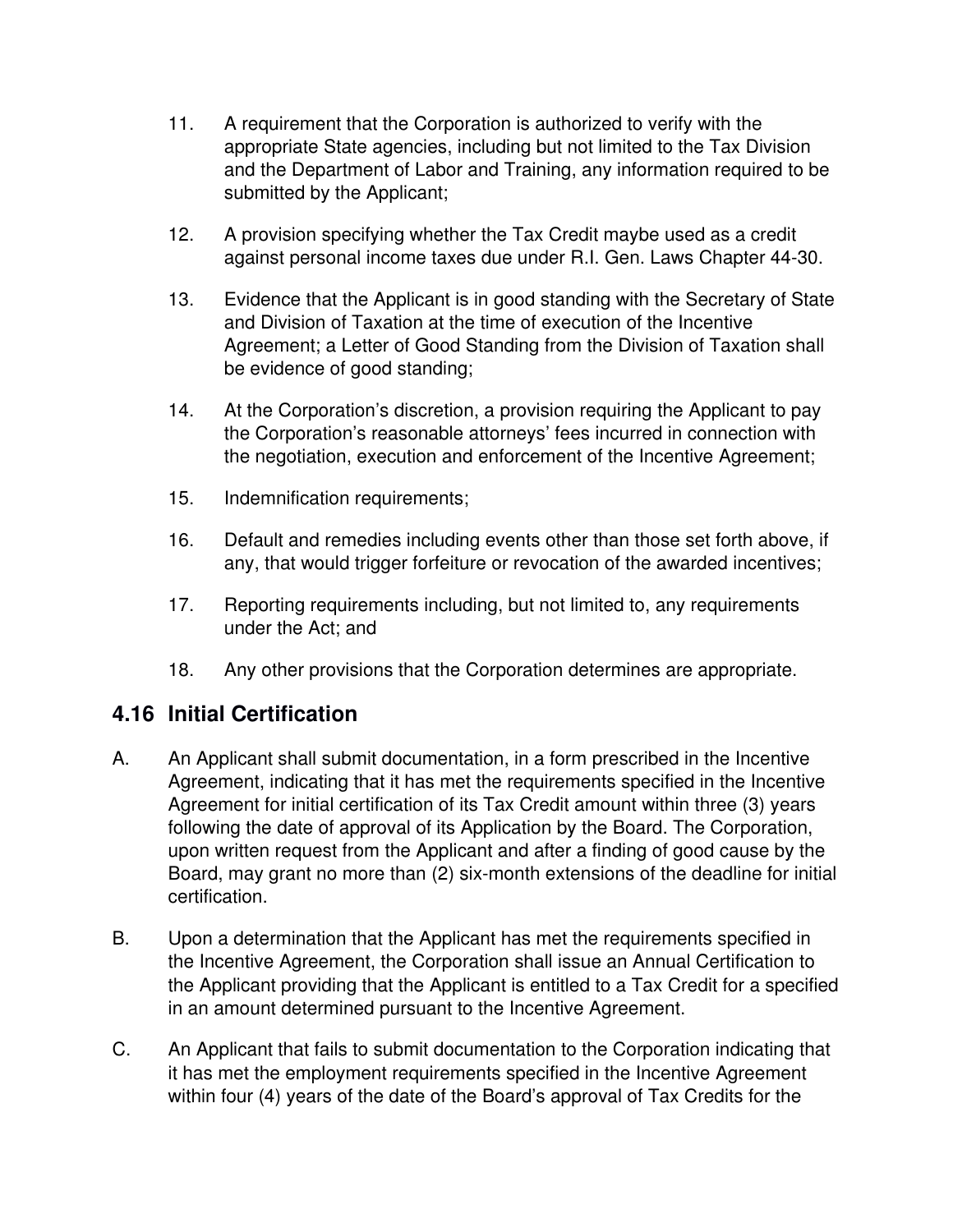Applicant shall forfeit any right, claims, or entitlements to a Tax Credit pursuant to its Applicant and the Corporation shall terminate the Incentive Agreement with the Applicant.

D. For the purposes of determining whether the Applicant has met the employment requirements in any given year, full-time employment for the year shall be determined as the average of the monthly full-time employment for such year.

# **4.17 Annual Certification**

- A. For each tax year in the Eligibility Period following the year of the initial Annual Certification, the Applicant shall submit documentation to the Corporation that it has met the requirements specified in the Incentive Agreement.
- B. The Tax Credit amount for any tax period for which documentation of an Applicant's credit amount remains uncertified as of a date one year after the closing date of that period shall be forfeited, although Tax Credit amounts for the remainder of the years of the eligibility period shall remain available to the Applicant. Forfeiture of a year's credit shall not extend the eligibility period.

# **4.18 Use of Tax Credit**

- A. The Tax Credit allowed under the Act may be used as a credit against corporate income taxes imposed under R.I. Gen. Laws Chapters 44-11, 44-12, 44-13, 44- 14, 44-17, or as specified in the Incentive Agreement, may be used as a credit against personal income taxes imposed under R.I. Gen. Laws Chapter 44-30. No more than the amount of Tax Credits equal to the total credit amount divided by the number of years in the Eligibility Period may be taken in any tax period.
- B. If the amount of the Tax Credit allowed under the Incentive Agreement exceeds the Applicant's total tax liability for the year in which the credit is allowed, the amount of such credit that exceeds the Applicant's tax liability may be carried forward and applied against the taxes imposed for the succeeding four (4) years, or until the full credit is used, whichever occurs first.
- C. Credits allowed to a Pass-Through Entity, or multiple owners of property shall be passed through to the persons designated as partners, members or owners respectively pro rata or pursuant to an executed Allocation Agreement.

# **4.19 Issuance of Tax Credit Certificates**

A. Upon the presentation to the Tax Division of an Annual Certification from issued by the Commerce Corporation to the applicant, the Tax Division shall issue a Tax Credit Certificate to the Applicant or any eligible Initial Certificate Holder in the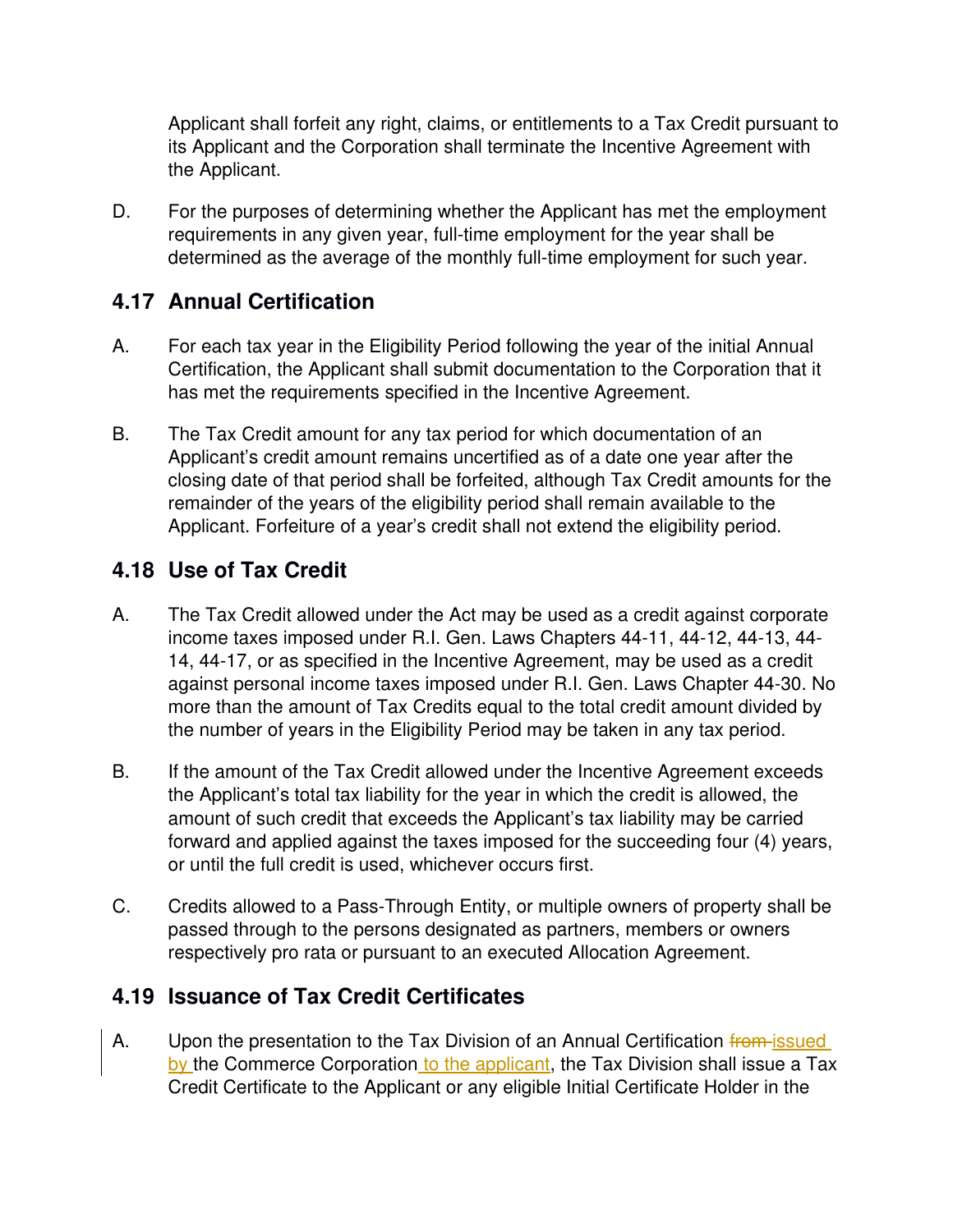amounts and for the years as agreed to in the Incentive Agreement. If the Applicant is a Pass-Through Entity, the Tax Division may issue a Tax Credit Certificate to each Participant in such Pass-Through Entity indicating on the face of such Certificate(s) the amount of the Tax Credit allocable to such Participant. The amount assigned to each Participant will be the amount represented in the Annual Certification for issuance of Tax Credit Certificates presented to the Tax Division.

- B. The Tax Division may provide for a process for the redemption of Tax Credits whereby upon filing of the Certification, the eligible holder thereof may elect to receive a redemption payment in lieu of the issuance of a Tax Credit Certificate(s) or some portion thereof.
- BC. The amount allocated to each Participant on the Tax Credit Certificate issued to such Participant must be either:
	- 1. in proportion to the number of Participants in the Pass-Through Entity or
	- 2. determined in accordance with any allocation method set forth in an Allocation Agreement, which may be without regarding to their sharing of other tax or economic attributes of such entity. The Tax Division shall have no obligation to confirm the amount stated for each Participant in the Allocation Agreement.

## **4.20 Assignment of Tax Credits**

- A. A Tax Credit Certificate may be assigned to any Person, provided that no Credit has been claimed based on the Tax Credit Certificate being assigned. The Tax Credit Certificate may be assigned by endorsing the assignment clause set forth on the Certificate and delivery of the original Certificate to the Assignee.
- B. The Assignee may use the Tax Credit only to offset the actual tax imposed and for those taxes permitted to be offset under the Act as delineated under the Incentive Agreement for the table year in which the Credit is issued or for taxable years to which the Credit is permitted to be carried forward.
- C. The original executed Tax Credit Certificate shall be attached to the tax return of the Applicant, Participant or Assignee who desires to claim the Credit. A Participant of a Pass-Through Entity who transfers its interest in the entity must also endorse and deliver the Tax Credit Certificate to the transferee if the transferee desires to claim the Tax Credit.
- D. An Assignor of all or any portion of the Tax Credit, shall notify the Tax Division in writing within thirty (30) calendar days following the effective date of such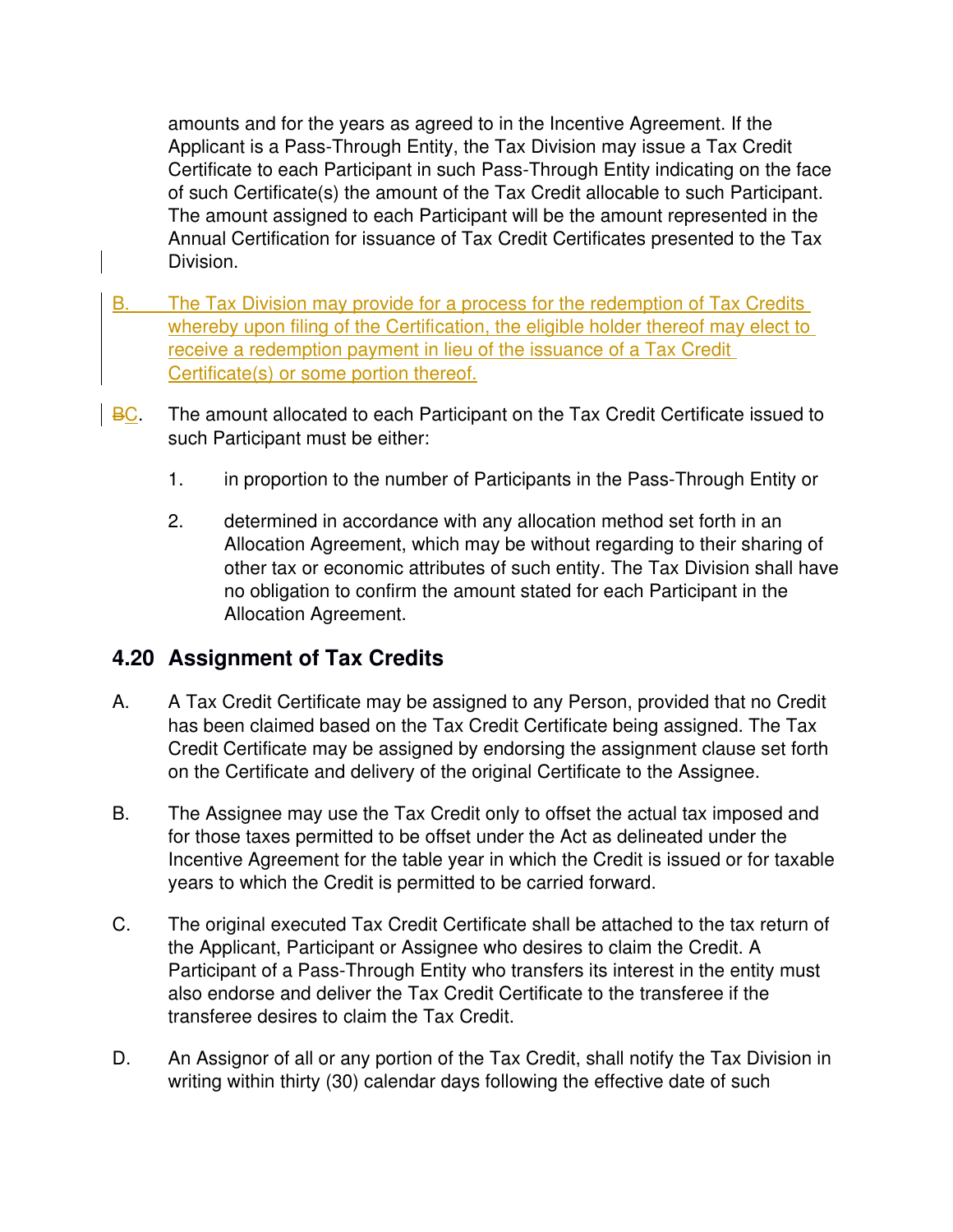assignment. Attached to such written notification (the Notification of Assignment) shall be:

- 1. A copy of the Tax Credit Certificate, endorsed to the Assignee. The original Certificate shall not be included with the Notification of Assignment, which must be retained by the Assignee and attached to the Assignee's tax return for the year with respect to which the Tax Credit is claimed;
- 2. The name, address and telephone number of the Assignor and of the Assignee;
- 3. The taxpayer identification number of social security number of the Assignor and the Assignee; and
- 4. For non-resident corporations, partnerships, limited liability companies, or other entities, the name and address of such entity's registered agent in the State of Rhode Island and evidence of qualification to do business in Rhode Island.
- E. If the holder of a Tax Credit Certificate desires to assign its interest in the Credit to more than one Assignee, the holder must, prior to utilizing any portion of the Tax Credit, request the Tax Division to reissue the original Certificate in such number of Certificates as the holder requires. The request must be made in writing, must specify the number of new Certificates required and the amount to be specified on each Certificate, and must attach the Original Certificate for cancellation by the Tax Division.
- F. The Assignor of all or a portion of the Tax Credit shall not recognize any state income tax under the provisions of R.I. Gen. Laws Title 44 with respect to the proceeds of such assignment. The Assignor of any Credit shall attach a copy of the Tax Credit Certificate to its tax return to evidence that such proceeds are not subject to state income tax. If the Tax Credit is subsequently recaptured, revoked or adjusted, the Assignor's tax calculation for the year of revocation, recapture, or adjustment shall be increased by the total amount of the sales proceeds, if any, without proration, as a modification under R.I. Gen. Laws Chapter 44-30. In the event that the Assignor is not a natural person, the Assignor's tax calculation under R.I. Gen. Laws Chapters 44-11, 44-12, 44-13 (other than with respect to the tax imposed under §44-13-13) 44-14, 44-17, or 44-30, as applicable, for the year of revocation, recapture, or adjustment, shall be increased by including the total amount of the sales proceeds, if any, without proration.
- G. The Tax Division may charge an administrative fee for issuing multiple Tax Credit Certificates or for reissuing Certificates.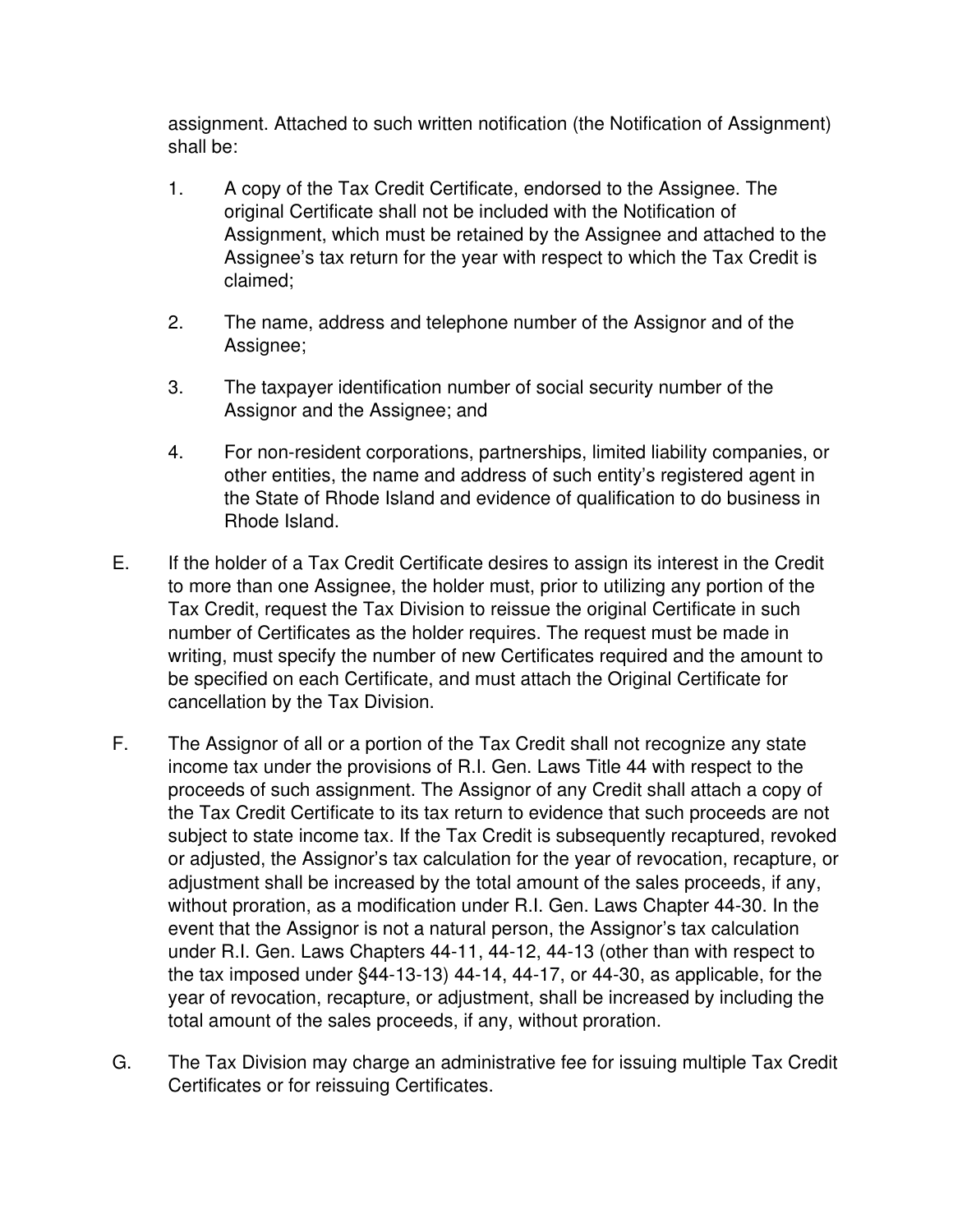# **4.21 Redemption of Tax Credits**

- A. Upon request of a Taxpayer holding a valid Tax Credit Certificate, the Tax Division shall redeem such credit in whole or in part for ninety percent (90%) of the value of the Tax Credit to the extent of available appropriated funds; provided that the Taxpayer must qualify for a Letter of Good Standing in order to be eligible to redeem any portion of a credit.
- B. A Taxpayer seeking redemption of a Tax Credit Certificate shall file an application on the form prescribed by the Tax Division together with the original Tax Credit Certificate. The Tax Division shall pay the redemption amount within thirty (30) days of submission of a complete application by the Taxpayer to the extent of available appropriated funds. To the extent of any insufficiency of funds, the Tax Division shall either return the original Tax Credit Certificate to the Taxpayer or issue a new Tax Credit Certificate for such partial amounts that are not redeemed by the Tax Division.
- C. An Assignee of the Tax Credit is not entitled to redeem a Tax Credit Certificate.

# **4.22 Revocation**

- A. In the event that the attestation by the Applicant's chief executive officer, or equivalent officer, required under these Rules is found to be willfully false, the Corporation shall deny the issuance of or revoke any award of Tax Credits in their entirety, which revocation shall be in addition to any other criminal or civil penalties that the Applicant and/or officer may be subject to under applicable law.
- B. The Corporation shall deny the issuance of or revoke any award of Tax Credits if an Applicant or its successor-in-interest is convicted or bribery, fraud, theft, embezzlement, misappropriation, and/or extortion involving the state, any state agency or political subdivision of the state.
- C. Upon breach of an Incentive Agreement, the Corporation may deny the issuance of or revoke the Tax Credit Certificate and any fees paid shall be forfeited.
- D. The Corporation shall notify the Applicant or its successor-in-interest in writing of the revocation of Tax Credits and/or that its right to receive Tax Credits has been terminated.
- E. The Corporation shall notify the Tax Division of any revocation of Tax Credits
- F. If any Tax Credits have been claimed by any taxpayer based upon a Tax Credit Certificate that has been revoked, the Applicant or its successor-in-interest shall pay to the Corporation an amount equal to the Tax Credit claimed. There shall be no adjustment to the Tax Credit claimed by the taxpayer if a taxpayer acquired